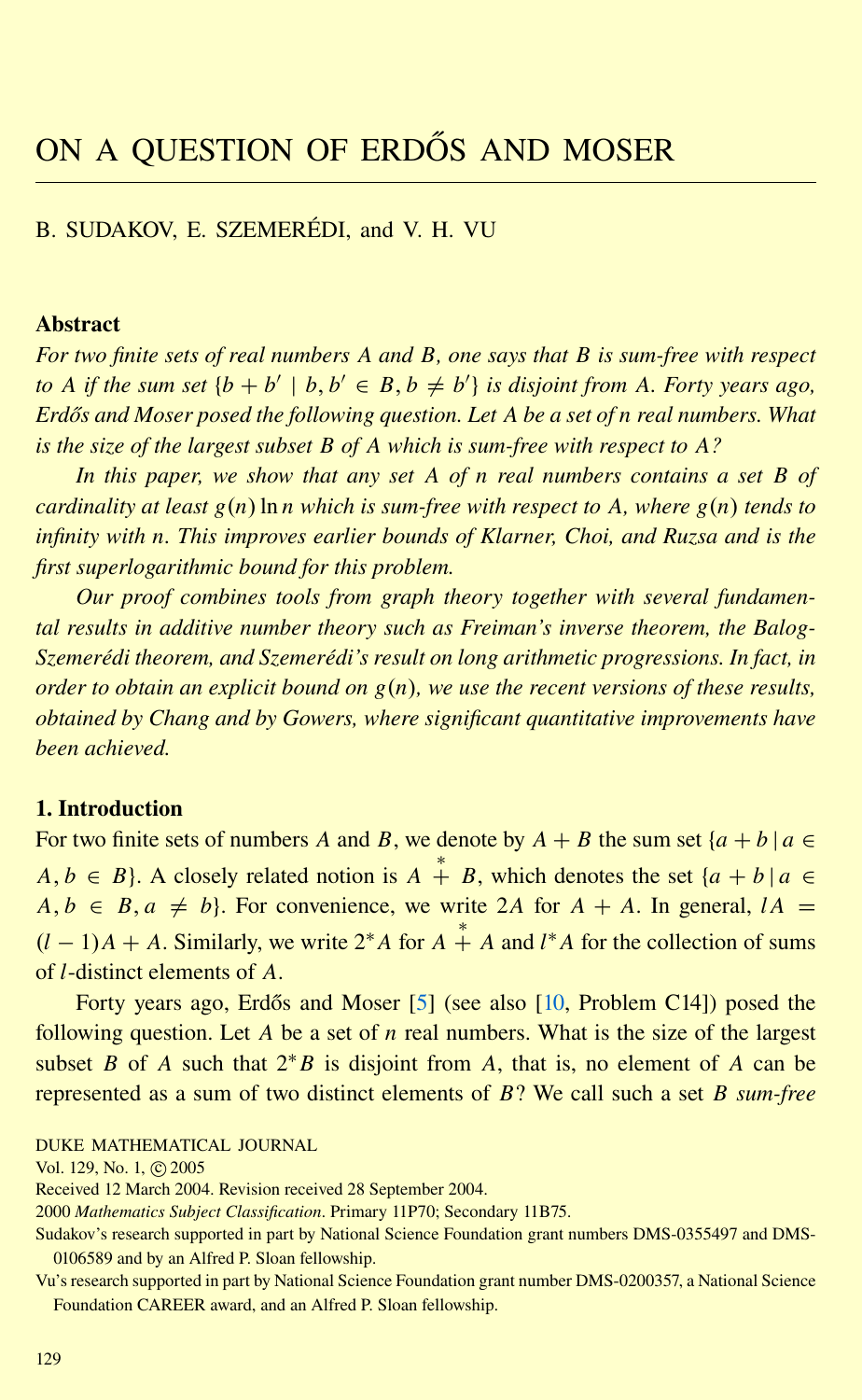<span id="page-1-0"></span>with respect to *A*. Note that in order to obtain a nontrivial result, it is necessary to consider sums of distinct elements of *B*. Indeed, if *A* is a set of consecutive powers of two, then the largest subset *B* of *A* such that 2*B* is disjoint from *A* has exactly one element.

Denote by  $\phi(A)$  the maximum cardinality of a subset of *A* which is sum-free with respect to *A*. Let  $\phi(n)$  be the minimum of  $\phi(A)$  over all sets *A* of *n* real numbers. Erdős and Moser [[5\]](#page-25-0) showed that  $\phi(n) \leq n/3$  and suggested that it probably has order  $o(n)$ . The first improvement over the Erdős and Moser result was due to Selfridge (see [\[5\]](#page-25-0)), who showed that  $\phi(n) \le n/4$ . Choi [\[4\]](#page-25-0), using sieve methods, proved that  $\phi(n) \le$  $O(n^{2/5+\epsilon})$ , where  $\epsilon$  is an arbitrarily small positive constant. He also noted that in this problem, it suffices to consider the special case when *A* is a set of integers. Choi's result was slightly improved by Baltz, Schoen, and Srivastav [\[2\]](#page-25-0), who showed that  $\phi(n) \leq O(n^{2/5} \ln^{2/5} n)$ . A huge improvement of the upper bound was very recently obtained by Ruzsa [\[13\]](#page-25-0), who proved that

$$
\phi(n) = e^{O(\sqrt{\ln n})}.
$$

In the following, we describe Ruzsa's construction, which, besides being very clever, is short and instructive.

Let  $d = \Theta(\sqrt{\ln n})$ . It is enough to construct a set  $A \subset \mathbb{Z}^d$  such that  $|A| > n$  and  $\phi(A) \leq e^{O(\sqrt{\ln n})}$ . Then *A* can be mapped into *Z* using a projection  $p(x_1, \ldots, x_d)$  =  $x_1 + mx_2 + \cdots + m^{d-1}x_d$  with suitably large *m*. Let

$$
B_r = \left\{ (x_1, \ldots, x_d) \in \mathbb{Z}^d \mid \sum x_i^2 \leq r \right\},\
$$

where  $B_r$  is the set of integral lattice points in the ball of radius *r* centered at the origin. Let  $r = e^{O(\sqrt{\ln n})}$ , and let  $A = \bigcup_{i=0}^{r-1} 2^i \times B_{r-i}$ , where  $k \times X = \{kx \mid x \in X\}$ . For an appropriate choice of *d* and *r*, one can make  $|A| > n$ , and we claim that  $\phi(A) \leq 2^d r = e^{O(\sqrt{\ln n})}$ . Indeed, let  $S \subset A$  be of size >  $2^d r$ . Then there is an index *i* such that the set  $S_i = S \cap 2^i \times B_{r-i}$  has size >  $2^d$ . Note that  $i \leq r-1$  since  $|B_1| = 2d + 1 < 2^d$ . By the pigeonhole principle, one can find two vectors *b'*, *b''*  $\in$ *B*<sub>*r*−*i*</sub> whose coordinates are congruent modulo 2 such that  $2^{i}b'$ ,  $2^{i}b'' \in S_i$ . Then the point  $b = (b' + b'')/2$  has integer coordinates, and one can check that  $||b||^2 \le$ *r* − *i* − 1. Hence  $2^{i}b' + 2^{i}b'' = 2^{i+1}b$  is an element of the set  $2^{i+1} \times B_{r-i-1} \subset A$ , a contradiction.

Let us now turn our attention to the lower bound. It was remarked by Klarner (unpublished) and mentioned by Erdős in [[5\]](#page-25-0) that  $\phi(n) = \Omega(\ln n)$ . The first published proof of this bound appeared about ten years later in Choi's paper [\[4\]](#page-25-0). Choi proved that  $\phi(n) \ge \log_2 n$ . Recently, Ruzsa [\[13\]](#page-25-0) improved this result slightly by showing that  $\phi(n) > 2 \log_3 n - 1.$ 

A natural way to prove a lower bound is to use a greedy-type argument. Technically speaking, one would try to construct the desired set *B* element by element via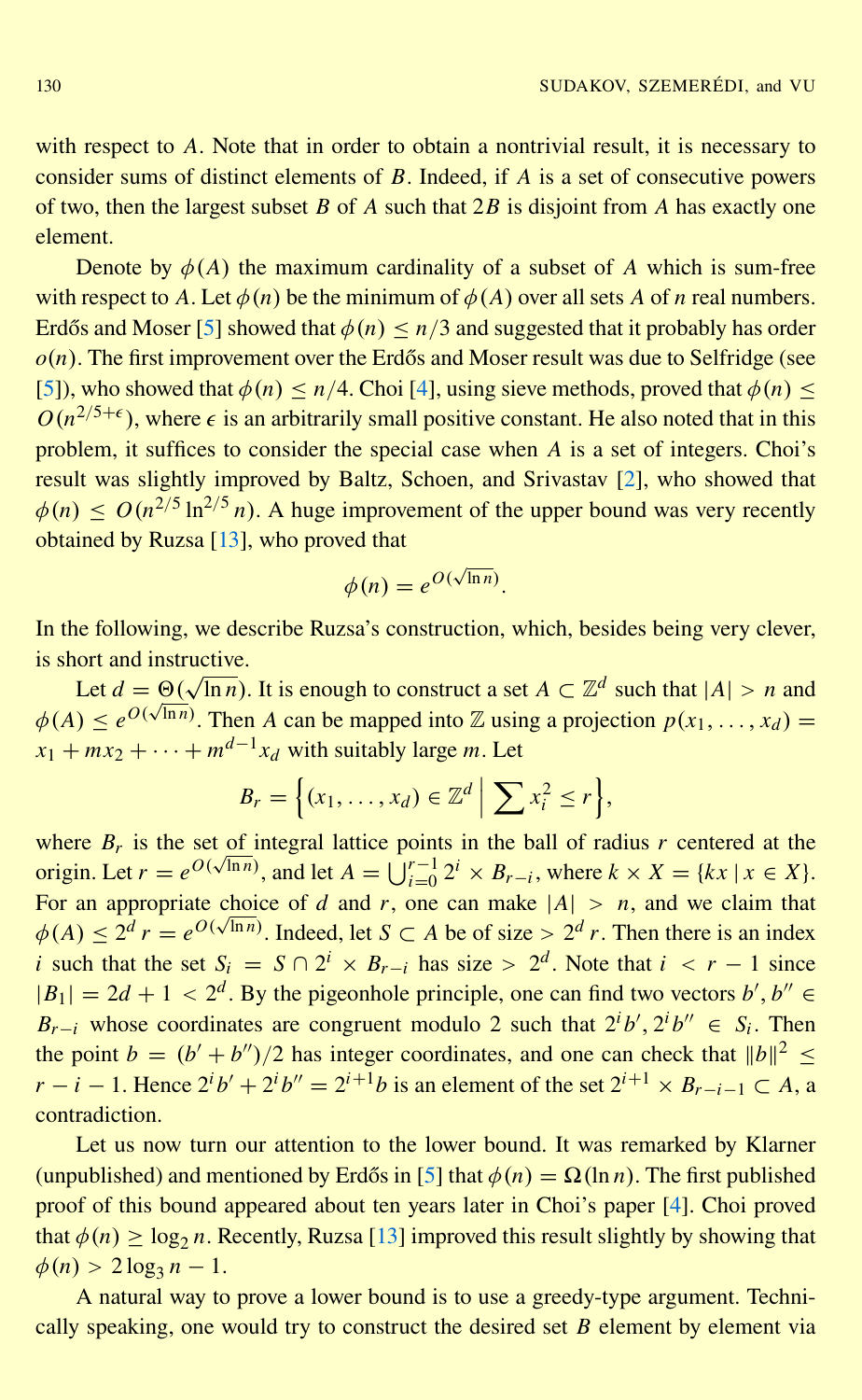<span id="page-2-0"></span>a greedy procedure. This was the approach behind both Choi's and Ruzsa's proofs. Quite interestingly, Ruzsa also showed that ln *n* is the limit of this natural method.

Taking into account the above results and the fact that the upper bound on  $\phi(n)$ is  $n^{o(1)}$ , one might suspect that the true order of magnitude of  $\phi(n)$  is indeed  $\Theta(\ln n)$ . However, we show that this is not the case by proving the first superlogarithmic bound for  $\phi(n)$ .

# THEOREM 1.1

*There is a function g*(*n*) *tending to infinity with n such that the following holds. Any set A of n integers contains a subset B with cardinality g*(*n*)ln *n such that B is sum-free with respect to A.*

Our proof of Theorem 1.1 shows that one can take  $g(n)$  to be of order  $(\ln^{(5)} n)^{1-o(1)}$ , where  $\ln^{(i)} x$  denotes iterative logarithm that is defined by

$$
\ln^{(1)} x = \ln x, \qquad \ln^{(i+1)} x = \ln(\ln^{(i)} x).
$$

It is simpler to describe  $g(n)$  as the inverse of an iterative exponential function. To do so, we use the notation  $p \uparrow q$  for  $p^q$  with the obvious convention for bracketing so that  $p \uparrow q \uparrow r$  stands for  $p \uparrow (q \uparrow r)$ . Let

$$
F(h) = \exp (h^{182} \cdot (2 \uparrow (e^{h^{32770}}) \uparrow 2 \uparrow 2 \uparrow (2h+9))).
$$

We can set  $g(n)$  in Theorem 1.1 to equal  $c(m/\ln m)$ , where  $m = F^{-1}(n^{1/2})$  and  $c$  is a sufficiently small positive constant. The main ingredient in the proof of Theorem 1.1 is the following result.

THEOREM 1.2 *Let X and Y be two finite sets of positive integers with*

$$
\frac{1}{h^{29}}|Y| \ge |X| \ge F(h),
$$

*where F*(*h*) *is defined as above and h is a sufficiently large integer. Then Y contains a subset Z of size h which is disjoint from X and is sum-free with respect to the union*  $X \cup Y$ .

In Section 2 we deduce Theorem 1.1 from Theorem 1.2. Most of the remaining part of the paper is devoted to the proof of Theorem 1.2. This proof combines several fundamental results in additive number theory such as Freiman's inverse theorem (see [\[7\]](#page-25-0)), the Balog-Szemerédi result on a statistical version of Freiman's theorem (see [[1\]](#page-25-0)), and Szemerédi's theorem on long arithmetic progressions (see [[14\]](#page-25-0)). In fact, in order to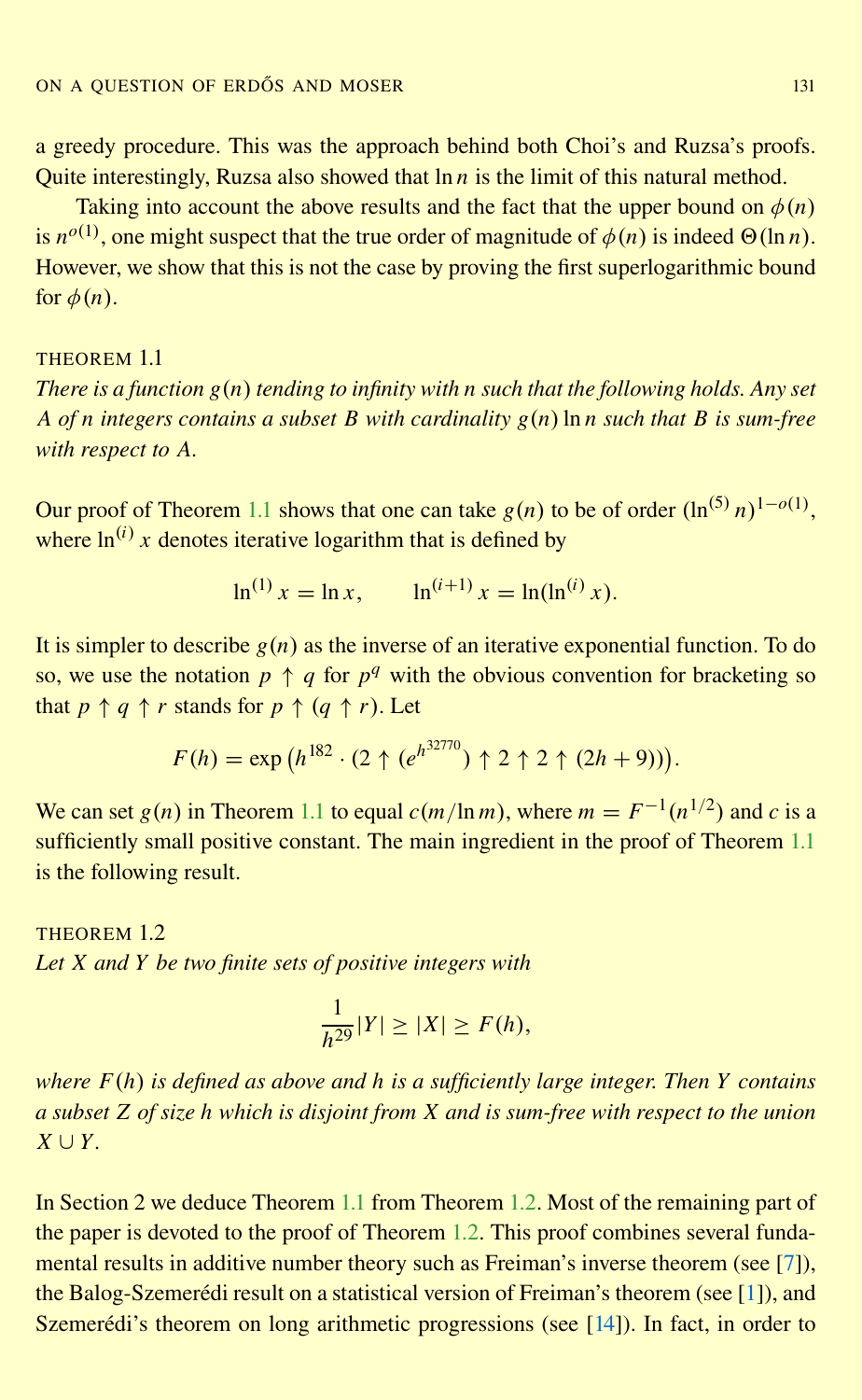<span id="page-3-0"></span>obtain the claimed explicit bound on  $g(n)$ , we use the most recent versions of these results, where significant quantitative improvements have been achieved. In particular, we use Chang's version of Freiman's inverse theorem (see [\[3\]](#page-25-0)), Gowers's version of the Balog-Szemerédi result (see  $[8]$  $[8]$ ), and Gowers's quantitative bound on long arithmetic progressions (see [\[9\]](#page-25-0)). After Gowers's recent and deep work on long arithmetic progressions (see [\[8\]](#page-25-0), [\[9\]](#page-25-0)), it has become known that these results are highly connected. On the other hand, it is interesting to see all of them used in the same proof. The crucial additional tool, which links the above results together, is a multiplicative property of generalized arithmetic progressions, described in Lemma [5.2.](#page-15-0) Finally, we also invoke a few standard facts and arguments from graph theory.

Both Theorems [1.1](#page-2-0) and [1.2](#page-2-0) can be generalized as follows. A set *B* is called *k-sumfree* with respect to a set *A* if, for any  $2 < l < k$ , the sum of any *l* different elements of *B* is not in *A*. In other words, the union  $\bigcup_{l=2}^{k} l^* B$  is disjoint from *A*.

## THEOREM 13

*For every fixed positive integer*  $k > 2$ , *there exists a function*  $g_k(n)$  *tending to infinity with n such that the following holds. Any set A of n integers contains a subset B with cardinality*  $g_k(n)$  ln *n such that B is k*-*sum-free with respect to A.* 

Our proof shows that  $g_k(n)$  is roughly the same as  $g(n)$  for all fixed *k*. Let  $a_k$  be a sufficiently large constant, and let  $M(k)$  be the least common multiple of  $2, \ldots, k$ . Set

$$
F_k(h) = \exp (h^{a_k} \cdot (2 \uparrow (e^{h^{a_k}}) \uparrow 2 \uparrow 2 \uparrow (M(k)h + 9))).
$$

We can set  $g_k(n)$  in Theorem 1.3 to equal  $c(m/\ln m)$ , where  $m = F_k^{-1}(n^{1/2})$  and  $c$  is a sufficiently small positive constant.

#### THEOREM 1.4

*For any positive integer*  $k$ *, there is a positive constant*  $c_k$  *such that the following statement holds for every sufficiently large integer h. Let X and Y be two finite sets of integers where*

$$
\frac{1}{h^{c_k}}|Y| \geq |X| \geq F_k(h),
$$

*where F<sup>k</sup>* (*h*) *is defined as above. Then Y contains a subset Z of size h which is disjoint from X and is*  $k$ -sum-free with respect to the union  $X \cup Y$ .

One can deduce Theorem 1.3 from Theorem 1.4 in exactly the same way that one deduces Theorem [1.1](#page-2-0) from Theorem [1.2.](#page-2-0) However, to prove Theorem 1.4, one needs to generalize several tools that were used in the proof of Theorem [1.2.](#page-2-0) Some of these generalizations are not entirely straightforward and might be interesting in their own right.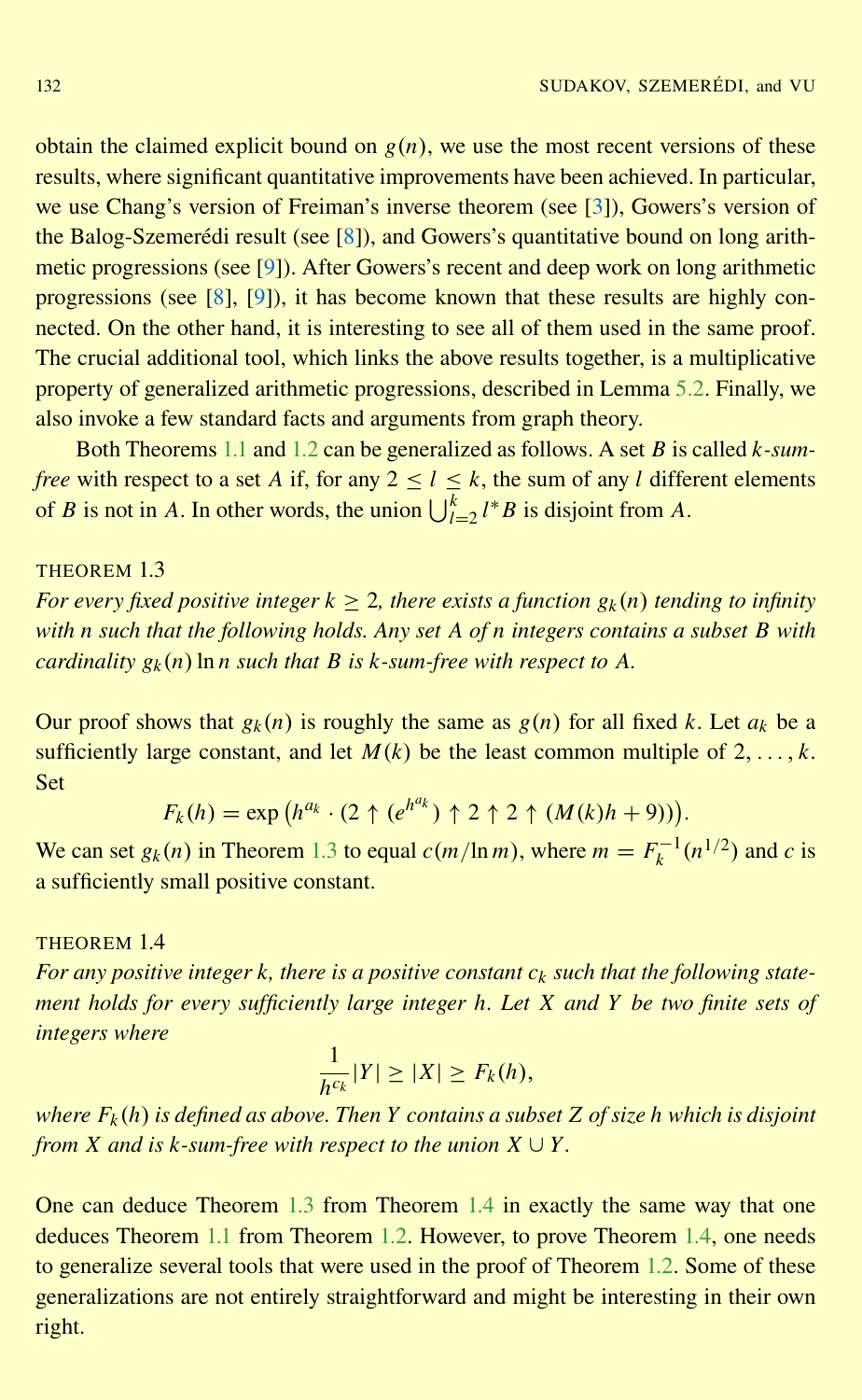The rest of the paper is organized as follows. In Section 2 we deduce Theorem [1.1](#page-2-0) from Theorem [1.2.](#page-2-0) In Sections 3, 4, and 5 we present the necessary tools for proving Theorem [1.2.](#page-2-0) Section 3 contains a tool from graph theory, Chang's version of Freiman's inverse theorem, and Gowers's result on long arithmetic progressions. In Section 4 we discuss several statistical versions of Freiman's theorem, including the original result of Balog and Szemerédi, a recent refinement of Gowers, and an extension of these results. Section 5 is devoted to a multiplicative property of sets with additive structure. The main result of this section states that if a set *X* (statistically) resembles a generalized arithmetic progression, then it contains many elements *x* such that 2*x* does not belong to *X*. The proof of Theorem [1.2](#page-2-0) comes in Section 6. In Section 7 we generalize several tools to prove Theorem [1.4.](#page-3-0) The last section, Section 8, is devoted to concluding remarks.

# 2. Proof of Theorem [1.1](#page-2-0)

In this section, we show how to deduce Theorem [1.1](#page-2-0) from Theorem [1.2.](#page-2-0) Throughout the proof, the asymptotic notation is used under the assumption that  $h \to \infty$ . We omit unnecessary floor and ceiling signs for the sake of clarity.

Without loss of generality, we can assume that all elements of *A* are positive. Indeed, *A* contains at least *n*/2 elements with the same sign, and we do not care about constant factors. Let  $a_1 > a_2 > \cdots > a_n > 0$  be the elements of *A* in decreasing order, and let *h* be the largest integer such that  $F(h) \leq n^{1/2}$ . Denote by  $A_0$  the set of the first  $F(h)$  elements of *A*; that is,  $A_0 = \{a_1, \ldots, a_{F(h)}\}$ ,  $A_1$  is the set of the first  $2h^{30}F(h)$  elements of *A*, *A*<sub>2</sub> is the set of the first  $(2h^{30})^2F(h)$  elements of *A*, and so on. In general,  $A_i$ ,  $0 \le i \le T$ , is the set of the first  $(2h^{30})^i F(h)$  elements of *A*, where *T* is the largest integer satisfying

$$
(2h^{30})^T F(h) \leq n.
$$

As we choose *h* such that  $F(h) \leq n^{1/2}$ , we have

$$
T = \Omega\left(\frac{\ln n}{\ln h}\right).
$$

Applying Theorem [1.2](#page-2-0) to  $X = A_0$  and  $Y = A_1$ , we obtain a subset  $B_1$  of  $A_1$  of cardinality *h* which is sum-free with respect to  $A_0 \cup A_1 = A_1$ . It is important to notice that since the elements in  $A$  are in decreasing order,  $B_1$  is sum-free with respect to  $A$ .

Let  $A'$  $\frac{1}{2}$  be the subset of  $A_2$  obtained by deleting from  $A_2$  the set  $A_1$  and also all elements that can be represented as the difference of an element from *A*<sup>1</sup> and an element from  $B_1$ . Using the facts that  $A_2$  has  $(2h^{30})^2 F(h)$  elements,  $A_1$  has  $(2h^{30})F(h)$ elements, and  $B_1$  has *h* elements, we conclude that  $A_2^{\prime}$  $\frac{7}{2}$  has at least

$$
(2h^{30})^2 F(h) - (2h^{30})hF(h) - (2h^{30})F(h) \ge 3h^{60}F(h)
$$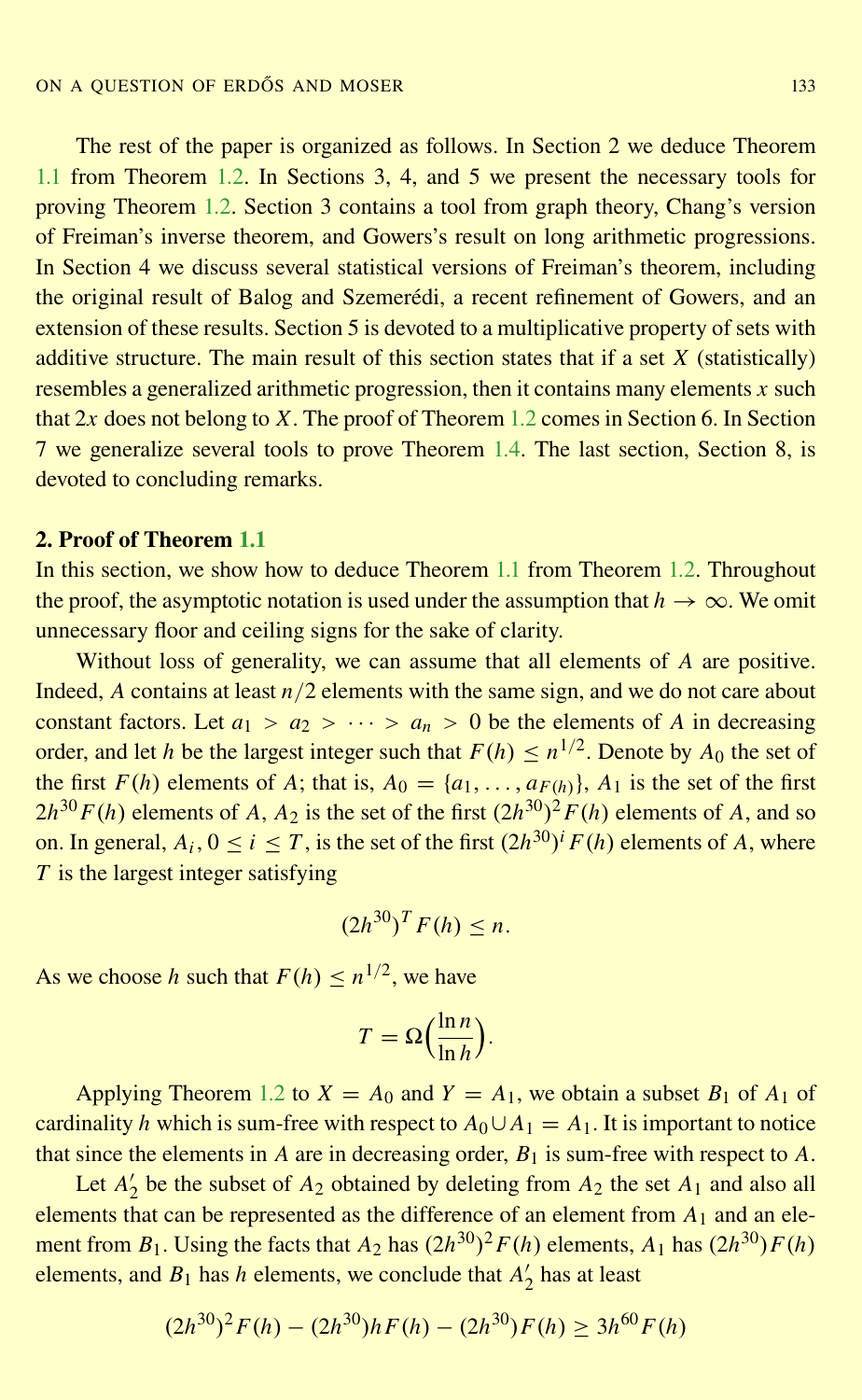elements. To apply Theorem [1.2](#page-2-0) to  $X = A_2 \setminus A_2'$  $Y_2'$  and  $Y = A_2'$  $\frac{1}{2}$ , we first need to check that  $(1/h^{29})|Y| \ge |X|$ . This follows from the fact that *X* has at most

$$
(2h^{30})hF(h) + (2h^{30})F(h) \le 3h^{31}F(h)
$$

elements. The other condition,  $|X| > F(h)$ , holds trivially as *X* contains  $A_1$ . Thus, by Theorem [1.2,](#page-2-0) there exists a subset  $B_2$  of  $A_2$ <sup>2</sup>  $\frac{1}{2}$  of cardinality *h* which is sum-free with respect to  $X \cup Y = A_2$ . We next claim that the union  $B_1 \cup B_2$  is sum-free with respect to  $A_2$ .

To verify this claim, notice that, by the definition of  $A_2$ <sup>*l*</sup>  $\frac{1}{2}$ , the sum of an element of  $B_1$  and an element of  $B_2$  is not in  $A_1$ . By the properties of the ordering and the fact that all elements are positive, any element in  $B_1$  is larger than any element in  $A_2 \setminus A_1$ . Therefore the sum of an element in  $A_1$  and an element in  $A_2$  cannot be in  $A_2 \setminus A_1$ . Furthermore, the sum of two elements in  $B_1$  is not in  $A_1$ , as  $B_1$  is sum-free with respect to  $A_1$ . This sum is not in  $A_2 \setminus A_1$  either, thanks to the ordering. So we can conclude that the union  $B_1 \cup B_2$  is sum-free with respect to  $A_2$ . Again by the ordering, we can have a stronger statement that  $B_1 \cup B_2$  is sum-free with respect to *A*.

By iterating this argument, we obtain disjoint subsets  $B_1, \ldots, B_T$ ; each has cardinality *h* such that the union  $\bigcup_{i=1}^{T} B_i$  is sum-free with respect to *A*. Since

$$
T = \Omega\left(\frac{\ln n}{\ln h}\right),\,
$$

this union has

$$
h \cdot T \ge c \frac{\ln n}{\ln h} h
$$

elements, where *c* is a positive constant. Set  $g(n) = c(h/\ln h)$ . The definition of *h* implies that *h* is approximately  $F^{-1}(n^{1/2})$ , which tends to infinity with *n*. Thus  $g(n)$ tends to infinity with *n*. The union  $B = \bigcup_{i=1}^{T} B_i$  has at least  $g(n) \ln n$  elements and is sum-free with respect to *A*.

The only technical point in the above iteration is the verification of the condition (of Theorem [1.2\)](#page-2-0) that  $(1/h^{29})|Y| \ge |X|$  at each step. We discuss this point in more detail. Assume that  $B_1, \ldots, B_i$  have been found. We define  $A'_{i+1}$  as the set obtained from  $A_{i+1}$  by deleting  $A_i$  and all elements that can be represented as the difference of an element of  $A_i$  and an element in  $\bigcup_{j=1}^i B_j$ . Notice that if  $a \in A_i$  and  $b \in B_j$ satisfy  $a - b \in A_{i+1}$ , then  $a > b$ ; and so a must be an element of  $A_j$ . Thus the number of elements which can be represented as the difference of an element of *A<sup>i</sup>* and an element in  $\bigcup_{j=1}^{i} B_j$  is upper bounded by

$$
\sum_{j=1}^{i} |A_j||B_j| = \sum_{j=1}^{i} h(2h^{30})^j F(h)
$$
  
< 
$$
< 1.1h(2h^{30})^i F(h).
$$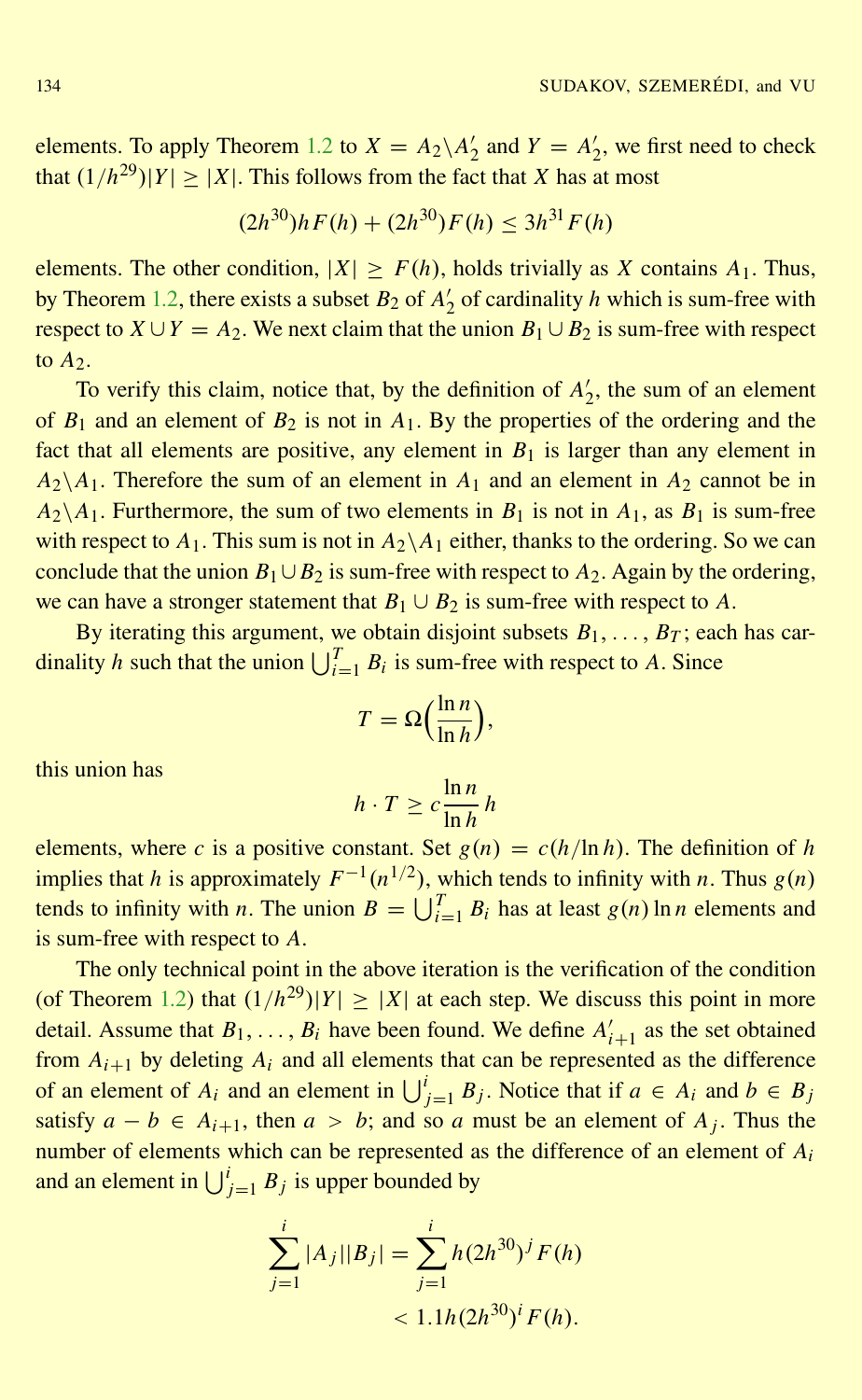<span id="page-6-0"></span>Setting  $X = A_{i+1} \setminus A'_{i+1}$  and  $Y = A'_{i+1}$ , we have

$$
|X| \le 1.1h(2h^{30})^i F(h) + |A_i|
$$
  
= 1.1h(2h<sup>30</sup>)<sup>i</sup> F(h) + (2h<sup>30</sup>)<sup>i</sup> F(h)  

$$
\le 1.2h(2h30)^i F(h)
$$

and

$$
|Y| = |A_{i+1}| - |X|
$$
  
\n
$$
\ge (2h^{30})^{i+1} F(h) - 1.2h(2h^{30})^i F(h)
$$
  
\n
$$
> 1.9h^{30} (2h^{30})^i F(h).
$$

The above two inequalities guarantee that

$$
\frac{1}{h^{29}}|Y| \ge |X|,
$$

as required. This concludes the proof.

# 3. Some tools

The goal of this section is to provide various results that we need for the proof of Theorem [1.2.](#page-2-0) The first is a statement about graphs. The second is Gowers's result on long arithmetic progression. (In fact, we are going to use a corollary of this result.) The third is Chang's quantitative version of Freiman's theorem.

#### *3.1. Independent sets in graphs*

A graph  $G = G(V, E)$  consists of a vertex set V and an edge set E, where each edge is an unordered pair of vertices. We write  $(a, b)$  for the edge between a and b and say that *a* is *adjacent* to *b*. The *neighborhood N*(*a*) of a vertex *a* is a set of all vertices adjacent to *a*, and  $|N(a)|$  is called the *degree* of *a*. A subset *I* of *V* is an *independent* set if it does not contain an edge; that is, there is no  $a, b \in I$  such that  $(a, b) \in E$ . We need the following lemma.

# LEMMA 3.1

*Let h be a positive integer, and let*  $G(V, E)$  *be a graph such that*  $|E| \leq |V|^2/(3h)$  $\alpha$  *and*  $|V| > 3h$ . Then G contains an independent set of size h.

## *Proof*

This lemma is an easy corollary of a well-known theorem in graph theory which asserts that the size of the maximum independent set is at least  $|V|/(d + 1)$ , where *d* is the average degree of the graph. The sum of the degrees is twice the number of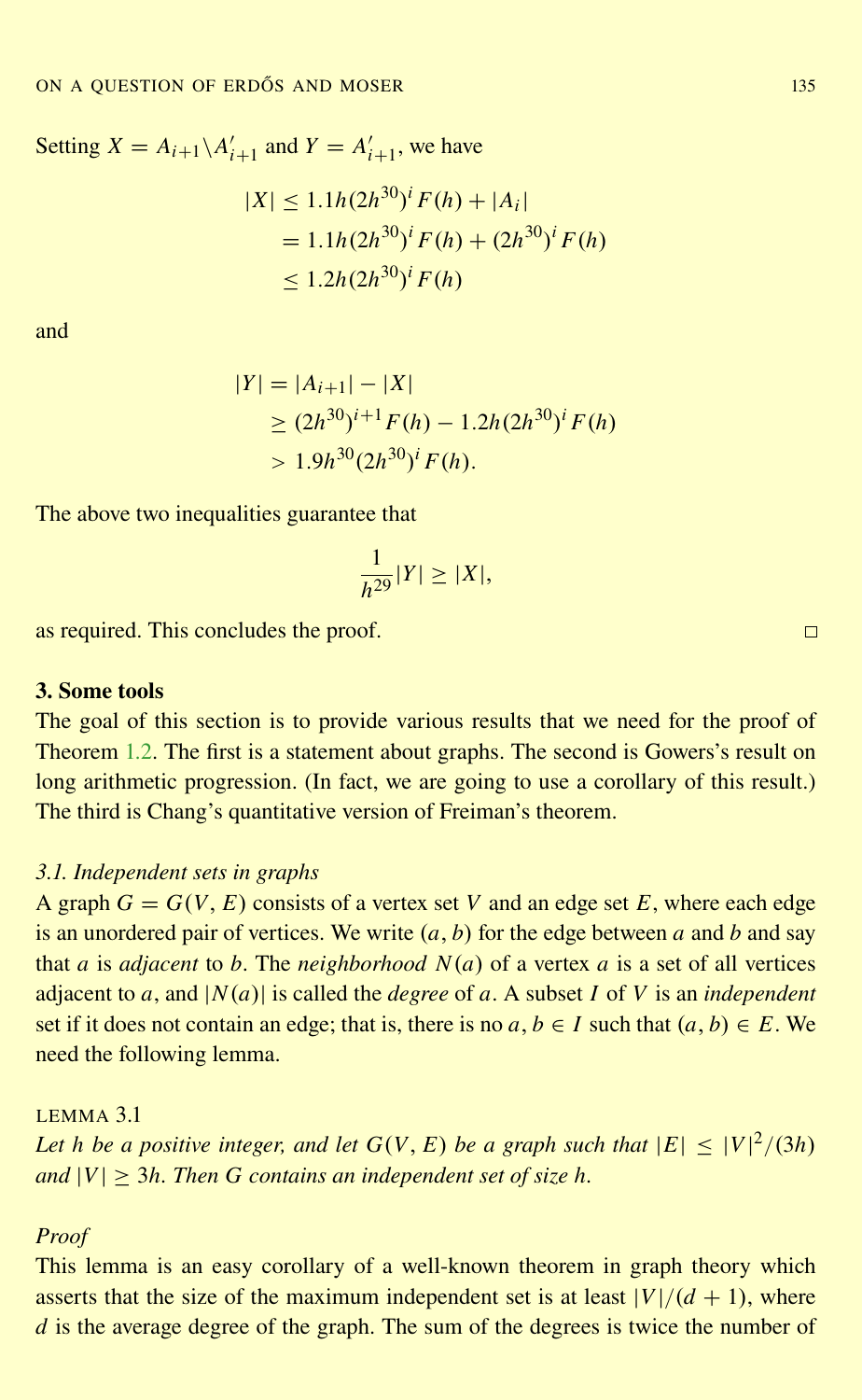<span id="page-7-0"></span>edges, so the first assumption of the lemma implies that the average degree is at most  $(2|V|^2/(3h))/|V| = 2|V|/(3h)$ . Therefore the size of the largest independent set is at least

$$
\frac{|V|}{2|V|/(3h)+1} \ge \frac{|V|}{|V|/h} = h,
$$

due to the assumption  $|V| \geq 3h$ .

The following notions are needed later. A graph *G* is *bipartite* if its vertex set *V* can be partitioned into two sets  $V_1$  and  $V_2$  such that every edge has one end in  $V_1$  and the other end in  $V_2$ . We call  $V_1$  and  $V_2$  the *color classes* of  $G$ .

A hypergraph *H* consists of a vertex *V* and a family of subsets of *V*, which we call *edges*. We say that *H* is *k*-*uniform* if every edge of *H* has size *k*. A *k*-uniform hypergraph *H* is *k*-partite if we can partition the vertex set *V* into *k* sets  $V_1, \ldots, V_k$ such that every edge of *H* contains exactly one vertex from  $V_i$  for all  $1 \le i \le k$ . The sets  $V_1, \ldots, V_k$  are the color classes of *H*.

#### *3.2. Arithmetic progressions in dense sets*

Another result that we need in our proof is a corollary of a well-known theorem of Szemerédi [[14\]](#page-25-0) which asserts that every dense subset of  $\{1, \ldots, n\}$  must contain long arithmetic progression. In order to obtain the best possible bound in our main result, we use the following remarkable quantitative version of Szemerédi's theorem proved by Gowers [\[9\]](#page-25-0).

THEOREM 3.2 *Let*  $0 < \delta < 1/2$ *, and let k be a positive integer. Let* 

$$
n \geq 2 \uparrow 2 \uparrow (\delta)^{-1} \uparrow 2 \uparrow 2 \uparrow (k+9),
$$

*and let A be a subset of an arithmetic progression of length n with cardinality at least* δ*n. Then A contains an arithmetic progression of length k.*

## COROLLARY 3.3

*Let A be a subset of density*  $\delta$  *of an arithmetic progression of length n, where*  $0 < \delta$  < 1/2 *and*

$$
n \geq 2 \uparrow 2 \uparrow (\delta)^{-1} \uparrow 2 \uparrow 2 \uparrow (2k+9).
$$

*Then A contains a subset A*<sup> $\prime$ </sup> *of k elements such that for any two elements x*, *y of A*<sup> $\prime$ </sup>, *there is an element z of A satisfying*  $x + y = 2z$ .

#### *Proof*

By Theorem 3.2, A contains an arithmetic progression *P* of length 2*k*. Take *A'* to be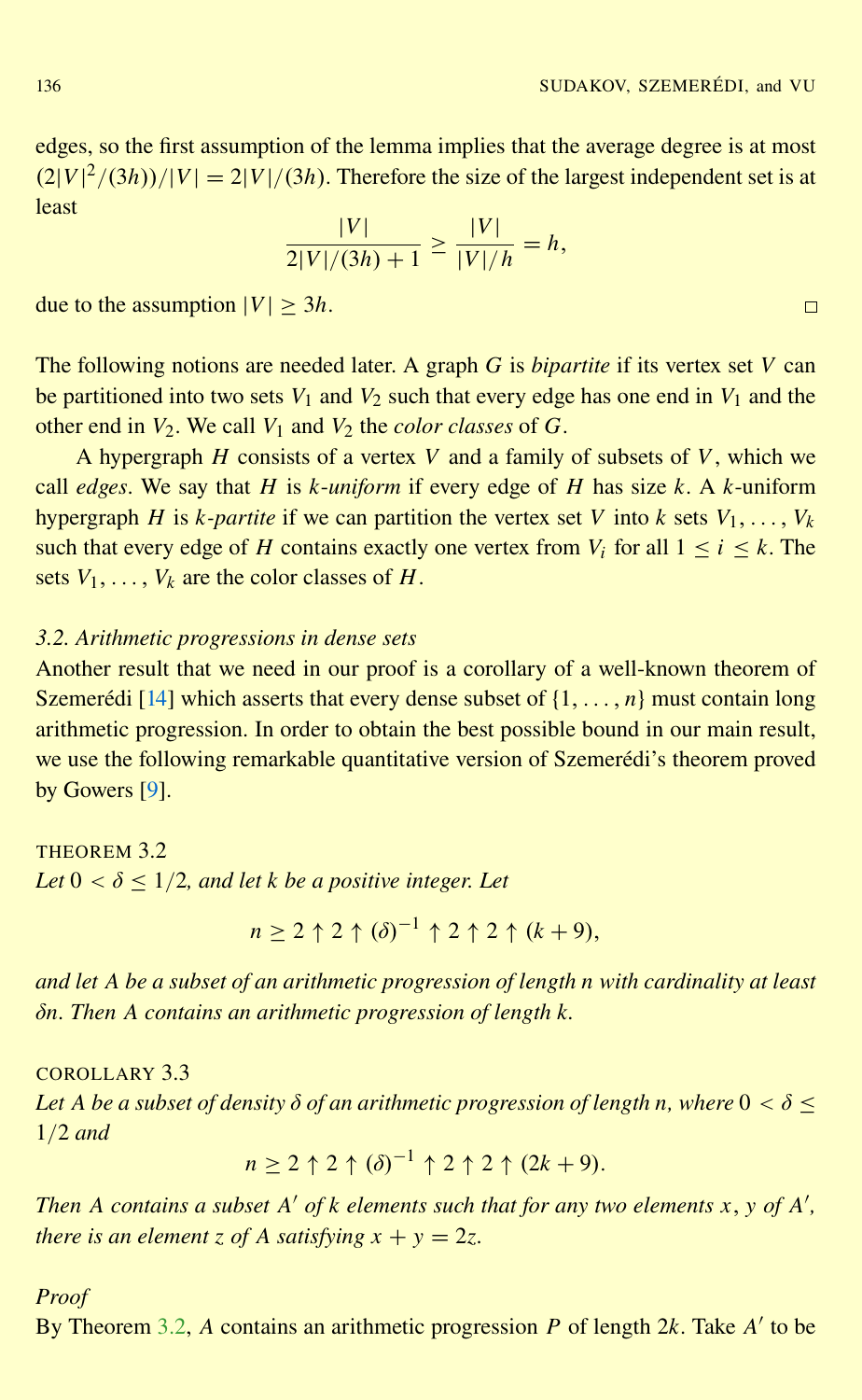<span id="page-8-0"></span>the set consisting of the elements with even indices of *P*.

*Remark.* In Corollary [3.3,](#page-7-0) one can have  $2k + 8$  instead of  $2k + 9$  by taking the set of elements with odd indices. We prefer to have the current proof, as it is consistent with the proof of a more general statement presented later in the paper.

#### *3.3. Sumsets and Freiman's theorem*

Let *A* be a finite set of integers with the property that the size of  $A + A$  is not much larger than the size of *A*. What information does this give about *A*? This problem is called an *inverse* problem in additive number theory since one wants to deduce some information about the structure of *A* knowing something about the sumset  $A + A$ . This is in contrast with *direct* problems, where properties of *A* are used to get information about  $A + A$ .

Let  $x_0, \ldots, x_d$  and  $m_1 \ge m_2 \ge \cdots \ge m_d > 0$  be integers. The set

$$
P = \left\{ x_0 + \sum_{j=1}^d \lambda_j x_j \middle| 0 \le \lambda_j \le m_j - 1 \right\}
$$

is called a *generalized* arithmetic progression of dimension *d*. The product  $m_1m_2 \cdots m_d$  is called the *volume* of *P*. It is clear that the volume of *P* is always at least its cardinality. If the two quantities are equal, then *P* is *proper*. It is important that when we consider a generalized arithmetic progression, we talk about a specific representation.

If *P* is a generalized arithmetic progression of dimension *d*, then 2*P* is a generalized arithmetic progression of dimension  $d$  whose volume is  $2^d$  times the volume of *P*. It follows that if *A* is a subset of a *d*-dimensional arithmetic progression *P* with volume  $C|A|$ , then  $|A + A| \leq 2^d C|A|$ . A fundamental result in additive number theory, proved by Freiman [\[7\]](#page-25-0), tells us that this is basically the only example of sets with small sumsets.

We use the following quantitative version of Freiman's theorem obtained by Chang [\[3\]](#page-25-0) (using an earlier approach of Ruzsa [\[12\]](#page-25-0)).

# THEOREM 3.4

*Let A be a finite set of integers such that*  $|A + A| \leq C |A|$  *for some positive number C*. *Then there exists a proper generalized arithmetic progression P of dimension at most C* and volume at most  $e^{O(C^2 \ln^3 C)}$  | *A*| *which contains A*.

Here *C* may be a function of  $|A|$ . The constant in *O* does not depend on *C* or on  $|A|$ .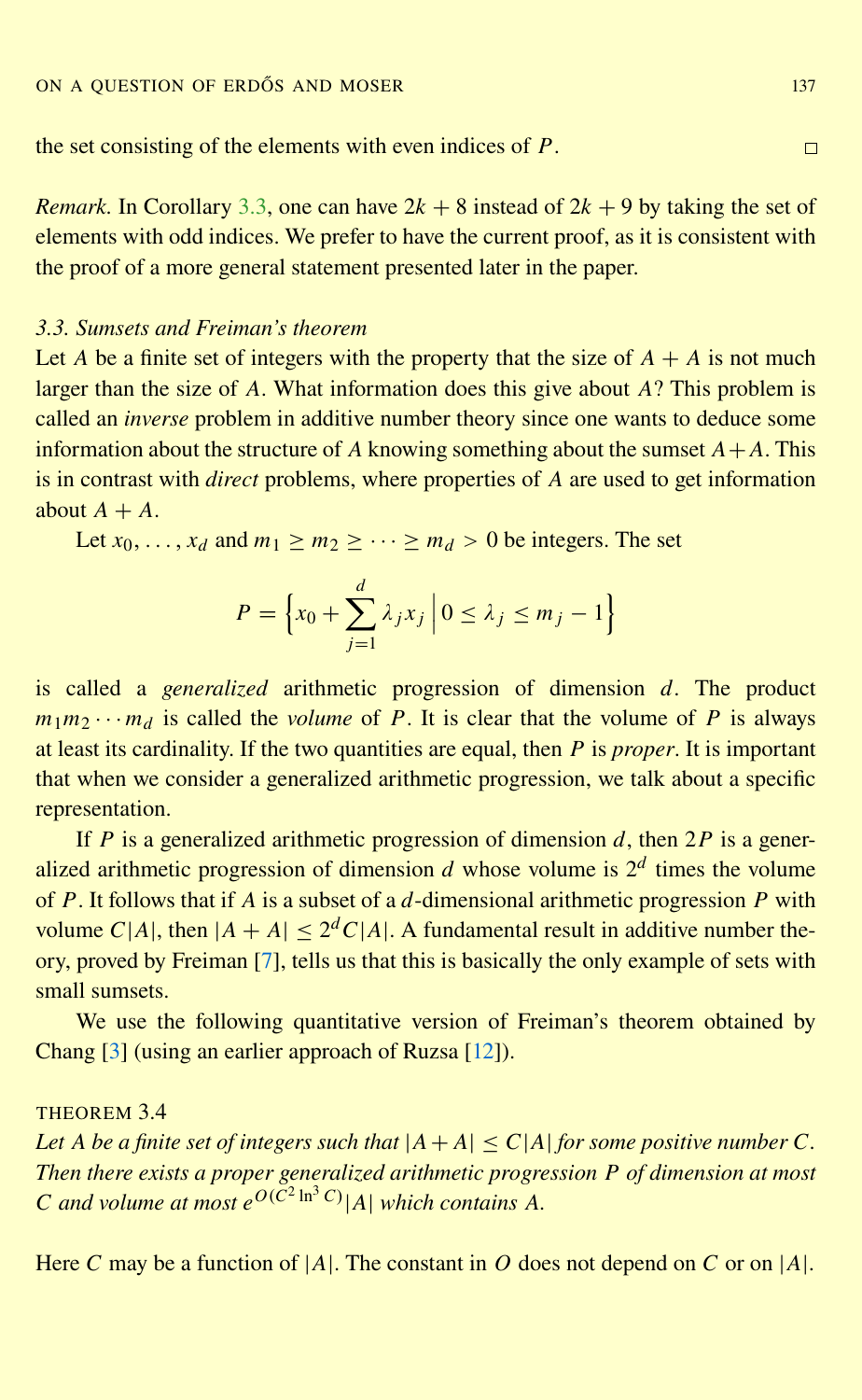#### <span id="page-9-0"></span>4. Statistical versions of Freiman's theorem

In many applications, instead of the sumset  $A + A$ , one has access only to a dense subset of  $A + A$ . Even in this case, one is able to draw a useful conclusion thanks to a result of Balog and Szemerédi [[1\]](#page-25-0). In order to describe this result, we first need a definition.

Let *A* and *B* be two sets of integers. Let  $G = G(A, B, E)$  be a bipartite graph whose color classes are *A* and *B* and whose edge set is *E* (an *edge* is a pair  $(a, b)$ , where  $a \in A$  and  $b \in B$ ). We denote by  $A + G$  *B* the collection of the sums  $a + b$ , where  $a \in A$ ,  $b \in B$ , and  $(a, b) \in E$ .

Balog and Szemerédi [[1\]](#page-25-0) proved that if *A* and *B* are two sets of cardinality *n* and  $|E| \ge n^2/K$  and  $|A+_{G}B| \le Cn$ , where *K* and *C* are positive constants not depending on *n*, then one can find  $A' \subset A$  and  $B' \subset B$  such that  $|A'| \ge n/K'$ ,  $|B'| \ge n/K'$ , and  $|A' + B'| \le C'n$ , where *K'* and *C'* are constants depending on *K* and *C* but not on *n*.

With a new proof, Gowers [\[8\]](#page-25-0) has recently strengthened this statement by allowing *K* and *C* to be functions of *n*. He shows that both  $K'$  and  $C'$  can be bounded by polynomials with fixed degrees in *K* and *C*. The polynomials in Gowers's proof were implicit, but by following his ideas, one can work out the explicit version below.

# THEOREM 4.1

*Let n*,*C*, *K be positive numbers, and let A and B be two sets of n integers. Suppose that there is a bipartite graph*  $G(A, B, E)$  *with at least*  $n^2/K$  *edges and*  $|A +_G B| \le$ *Cn. Then one can find a subset*  $A' \subset A$  *and a subset*  $B' \subset B$  *such that*  $|A'| \ge$  $n/(16K^2), |B'| \ge n/(4K)$ , and  $|A' + B'| \le 2^{12}C^3K^5n$ .

As the proof is relatively short, we include it. This proof is slightly different from Gowers's original proof. The heart of the proof is the following graph-theoretical lemma, which is of independent interest.

# $LEMMA 4.2$

*Let n* and *K be positive numbers, and let*  $G = G(A, B, E)$  *be a bipartite graph, where*  $|B|$  ≤  $|A|$  = *n and*  $|E|$  = *n*<sup>2</sup>/*K*. *Then one can find A*<sup> $'$ </sup> ⊂ *A and B*<sup> $'$ </sup> ⊂ *B such*  $\int f(x) \leq h(x) \cdot h(x^2)$ ,  $|B'| \geq h/(4K)$ , and for each  $a \in A'$  and  $b \in B'$ , there are *n* 2 /(2 <sup>12</sup>*K* 5 ) *paths of length* 3 *whose two end points are a and b.*

Using this lemma, we can generalize Theorem 4.1 to sums of more than two sets. In the rest of this section, we first use Lemma 4.2 to prove Theorem 4.1. Next, we prove Lemma 4.2. Finally, we present and prove the generalization.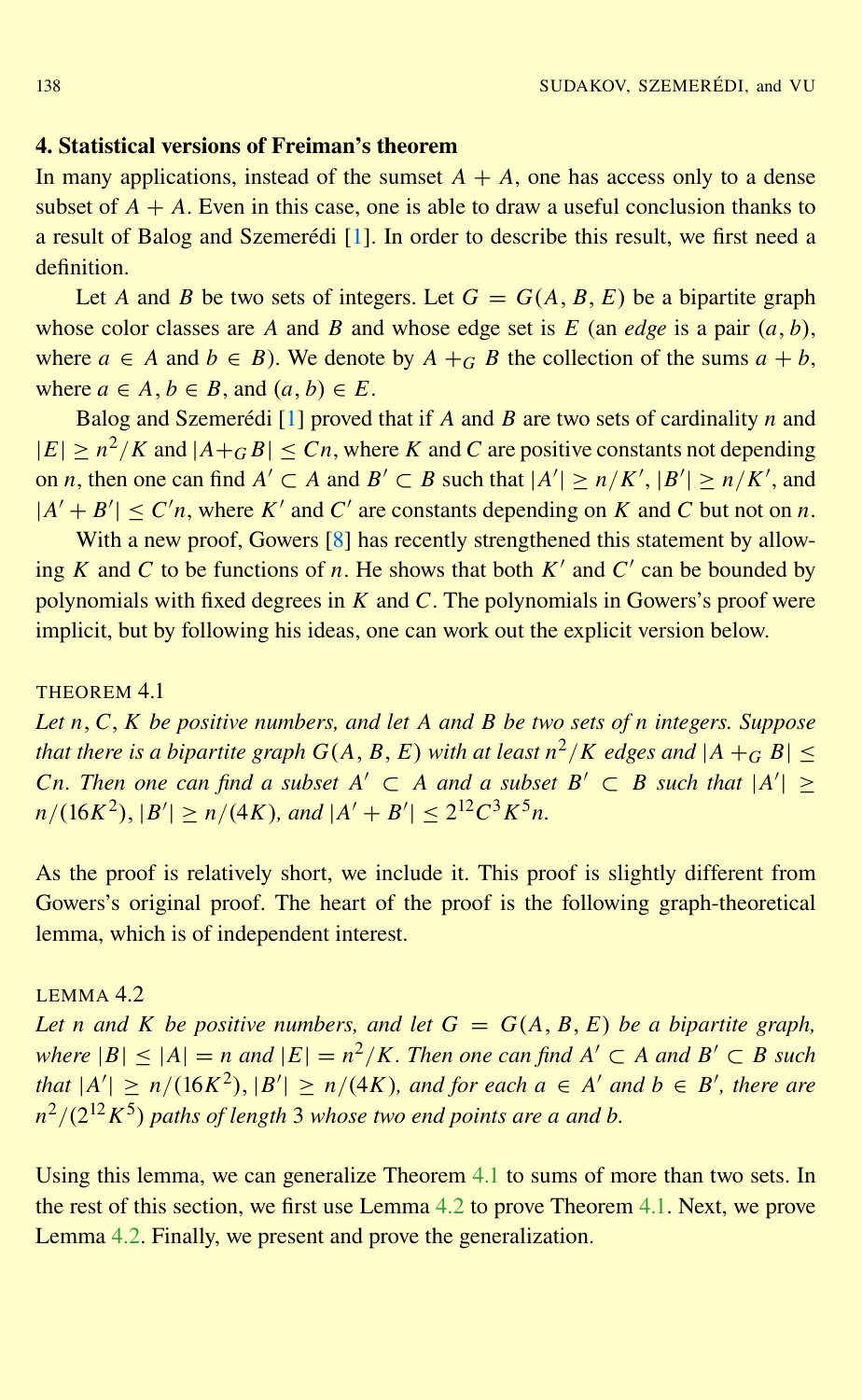# <span id="page-10-0"></span>*Proof of Theorem [4.1](#page-9-0)*

Assume that  $A' \subset A$  and  $B' \subset B$  satisfy the assertion of Lemma [4.2.](#page-9-0) For  $a \in A'$ ,  $b \in B'$ , consider a path  $(a, b', a', b)$ . Clearly,

$$
y = a + b = (a + b') - (a' + b') + (a' + b) = x - x' + x'',
$$

where  $x = a + b'$ ,  $x' = a' + b'$ ,  $x'' = a' + b$  are elements of  $X = A +_{G} B$ . (Here we make critical use of the fact that  $(a, b')$ ,  $(b', a')$ ,  $(a', b)$  are edges of *G*.) Thus every element  $y \in A' + B'$  equals  $x - x' + x''$  for at least  $n^2/(2^{12}K^5)$  ordered triples  $(x, x', x'')$ . On the other hand, *X* has cardinality at most *Cn*, so there are at most  $C^3 n^3$ such triples. This implies that the number of *y*'s is at most

$$
\frac{C^3 n^3}{n^2/(2^{12} K^5)} = 2^{12} C^3 K^5 n;
$$

that is,  $|A' + B'| \le 2^{12} C^3 K^5 n$ , as claimed.

# *Proof of Lemma [4.2](#page-9-0)*

First, we delete from *B* all vertices with degree less than  $n/(2K)$ . This way, at most  $n^2/(2K)$  edges get deleted, so the remaining graph has at least  $n^2/(2K)$  edges. For convenience, let us keep the same notation. We are now working with a graph *G*(*A*, *B*, *E*), where  $|A| = n$ ,  $|B| \le n$ , and  $|E| \ge n^2/(2K)$ .

Choose a point  $v \in A$  uniformly at random, and consider the neighborhood  $N(v)$ of v. The set  $B'$  will be a subset of  $N(v)$ ; but first we need to prove a few properties of  $N(v)$ . Set  $X = |N(v)|$ . Clearly,

$$
\mathbf{E}(X) = \frac{\sum_{v \in A} |N(v)|}{|A|} = \frac{|E|}{|A|} \ge \frac{n^2/(2K)}{n} = \frac{n}{2K}.
$$
 (1)

Next, we call a pair  $(u, w)$ ,  $u, w \in B$ , *bad* if the number of common neighbors of *u* and *w* is less than  $n/(128K^3)$ , that is, if  $|N(u, w)| \le n/(128K^3)$ . We are going to estimate *Y*, the number of bad pairs that belong to  $N(v)$ . Consider a bad pair  $(u, w)$ ; both *u* and *w* belong to  $N(v)$  if *v* is chosen from  $N(u, w)$ . The probability that this happens is

$$
\frac{|N(u,w)|}{n} \le \frac{n/(128K^3)}{n} = \frac{1}{128K^3}.
$$
 (2)

Since  $|B| \le n$ , there are at most  $\binom{n}{2}$  $n_2$ ) bad pairs. Thus, by the linearity of expectations, the expectation of *Y* is at most

$$
\mathbf{E}(Y) \le \frac{1}{128K^3} {n \choose 2} \le \frac{n^2}{256K^3}.
$$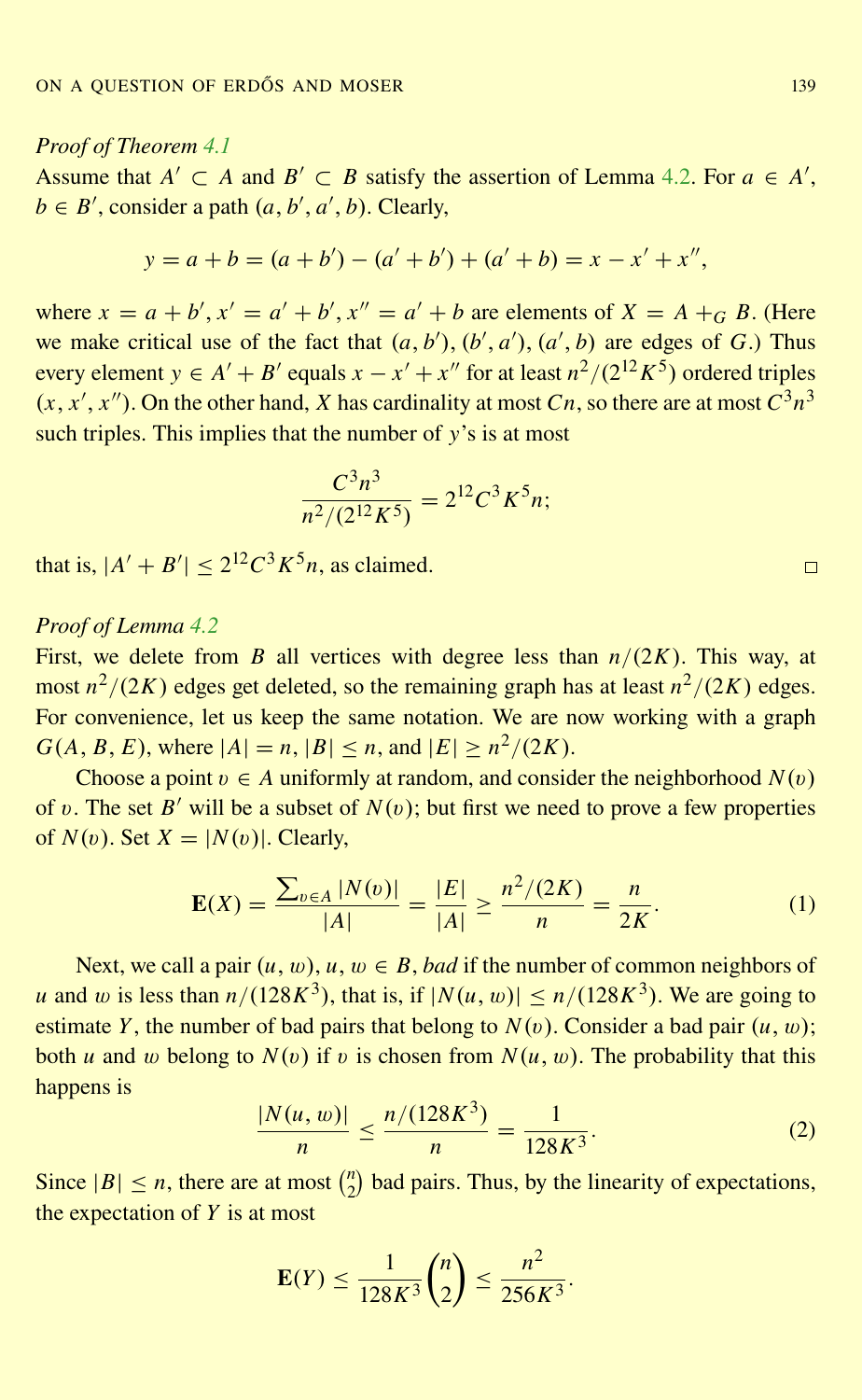<span id="page-11-0"></span>Let *S* be the set of elements  $u \in N(v)$  which form a bad pair with at least  $n/(32K^2)$  other elements  $w \in N(v)$ . Letting *Z* be the cardinality of *S*, we have

$$
Z\frac{n}{32K^2}\leq 2Y,
$$

where the factor 2 is due to the fact that a bad pair  $(u, w)$  may be counted twice, once from *u* and once from w. It follows that

$$
\mathbf{E}(Z) \le \frac{32K^2}{n} \cdot 2\mathbf{E}(Y) \le \frac{64K^2}{n} \frac{n^2}{256K^3} = \frac{n}{4K}.\tag{3}
$$

Inequalities [\(1\)](#page-10-0) and (3) imply that  $E(X - Z) > n/(4K)$ . Thus there is a choice of v such that  $X - Z > n/(4K)$ , namely,  $|N(v) \setminus S| > n/(4K)$ . Pick such a vertex v, and denote by *B*<sup> $\prime$ </sup> the set *N*(*v*)\*S*. Then  $|B'| \ge n/(4K)$ , and for every  $u \in B'$ , there are at most  $n/(32K^2)$  elements  $w \in B'$  such that  $(u, w)$  is bad.

Next, we define *A'* to be the set of those  $a \in A$  where *a* has at least  $n/(16K^2)$ neighbors in *B'*. We first estimate  $|A'|$  by counting the number of edges between *B'* and *A*. Since each vertex in *B* has degree at least  $n/(2K)$ , this number is at least  $n/(2K) |B'| \geq n^2/(8K^2)$ . On the other hand, it is at most

$$
n|A'| + \frac{n}{16K^2}|A\backslash A'| < n|A'| + \frac{n}{16K^2}n.
$$

It follows that  $n|A'| \geq n^2/(16K^2)$ , so  $|A'| \geq n/(16K^2)$ , as claimed.

Now we show that for any  $a \in A'$  and  $b \in B'$ , there are many paths of length 3 connecting *a* and *b*. Indeed,  $a \in A$  has at least  $n/(16K^2)$  neighbors in *B'*. At most  $n/(32K^2)$  of these neighbors can form a bad pair with *b*, so there are  $n/(32K^2)$ neighbors *b*<sup>*'*</sup> of *a* such that  $|N(b, b')| \ge n/(128K^3)$ . For any  $a' \in N(b, b')$ , the four points  $a, b', a', b$  (in that order) form a path of length 3. Thus the number of paths is at least

$$
\frac{n}{32K^2} \cdot \frac{n}{128K^3} \ge \frac{n^2}{2^{12}K^5},
$$

completing the proof.

Now we use the above approach to obtain a hypergraph version of Theorem [4.1.](#page-9-0) Let  $A_1, \ldots, A_k$  be *k* sets of integers, and let *E* be some family of ordered *k*-tuples  $(a_1, \ldots, a_k)$  such that  $a_i \in A_i$ ,  $1 \le i \le k$ . The sets  $A_1, \ldots, A_k$  together with *E* define a *k*-uniform, *k*-partite hypergraph *H*, where *E* is the edge set of *H*. (Notice that a bipartite graph is a special case when  $k = 2$ .) We denote by  $\bigoplus_{H}^{k} A_i$  the collection of the sums  $a_1 + \cdots + a_k$ , where  $(a_1, \ldots, a_k) \in E$ .

# THEOREM 4.3

*For any positive integer k, there are polynomials*  $f_k(x, y)$  *and*  $g_k(x, y)$  *with degrees*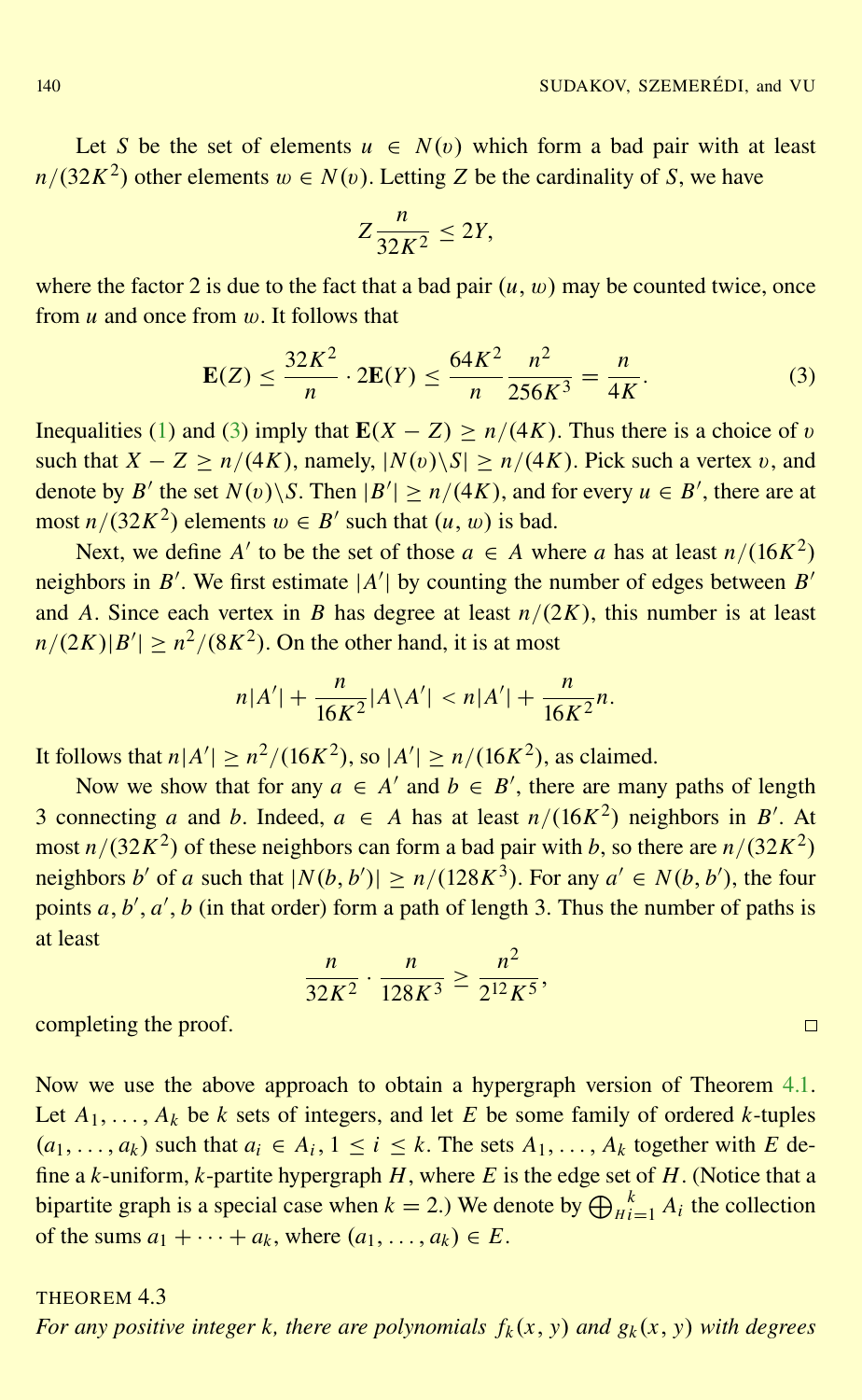<span id="page-12-0"></span>*and coefficients depending only on k such that the following holds. Let n*,*C*, *K be positive numbers. If*  $A_1, \ldots, A_k$  *are sets of n positive integers,*  $H(A_1, \ldots, A_k, E)$  *is a k*-partite, *k*-uniform hypergraph with at least  $n^k/K$  edges, and  $\left|\bigoplus_{Hi=1}^k A_i\right| \leq Cn$ ,  $\mathit{then}\ \mathit{one}\ \mathit{can}\ \mathit{find}\ \mathit{subsets}\ A'_i\subset A_i\ \mathit{such}\ \mathit{that}$ 

• 
$$
|A'_i| \ge n/(f_k(C, K))
$$
 for all  $1 \le i \le k$ ;

•  $|A'_1| \le n/(f_k(\mathbf{C}, \mathbf{K})))$  *or an*  $1 \le$ <br>•  $|A'_1| + \cdots + A'_k| \le g_k(C, K) \cdot n$ .

## *Proof*

The heart of the proof is the following claim.

### CLAIM 4.4

*Let*  $A_1, \ldots, A_k$  *and*  $n, C, K$  *be as in Theorem [4.3.](#page-11-0) Set*  $X = \bigoplus_{H_i=1}^k A_i$ *. There are subsets*  $A'_i$  ⊂  $A_i$ ,  $i = 1, ..., k$ , sets of integers  $Y_j$ ,  $1 ≤ j ≤ 2k − 2$ , and polynomi*als*  $a_k(C, K)$ ,  $\beta_k(C, K)$ ,  $\gamma_k(C, K)$  *with coefficients and degrees depending only on k such that the following properties hold.*

- $|Y_j| \leq a_k(C, K)n$ .
- $|A'_i| \ge n/(\beta_k(C, K)).$
- *Every element in*  $A'_1 + \cdots + A'_k$  *can be written in the form*  $x + \sum_{j=1}^{2k-2} y_j$ , *where*  $x \in X$ ,  $y_j \in Y_j$  *in at least*  $n^{2k-2}/(\gamma_k(C, K))$  ways.

It is easy to deduce Theorem [4.3](#page-11-0) from this claim via the same counting argument used in the proof of Theorem [4.1.](#page-9-0) For the sets  $A_1'$  $A'_1, \ldots, A'_k$  as in the claim, we have

$$
|A'_1 + \dots + A'_k| \le \frac{|X| \prod_{j=1}^{2k-2} |Y_j|}{n^{2k-2} / (\gamma_k(C, K))}
$$
  
 
$$
\le C a_k^{2k-2} (C, K) \gamma_k(C, K) \cdot n.
$$

Thus one can set  $f_k = \beta_k(C, K)$  and  $g_k = Ca_k^{2k-2}(C, K)\gamma_k(C, K)$  to conclude the proof.

# *Proof of Claim 4.4*

We prove the claim by induction on *k*. The base case  $k = 2$  was treated in the proof of Theorem [4.1.](#page-9-0) Let us now consider  $k$  ≥ 3. Denote by  $E'$  the set of all  $(k-1)$ -tuples  $(a_1, a_2, \ldots, a_k)$  with  $a_i \in A_i$ ,  $2 \le i \le k$ , such that  $(a_1, a_2, \ldots, a_k) \in E$  for at least  $n/(2K)$  elements  $a_1 \in A_1$ . By definition,

$$
n|E'| + \frac{n}{2K} n^{k-1} \ge |E| \ge \frac{n^k}{K};
$$

hence

$$
|E'| \geq \frac{n^{k-1}}{2K}.
$$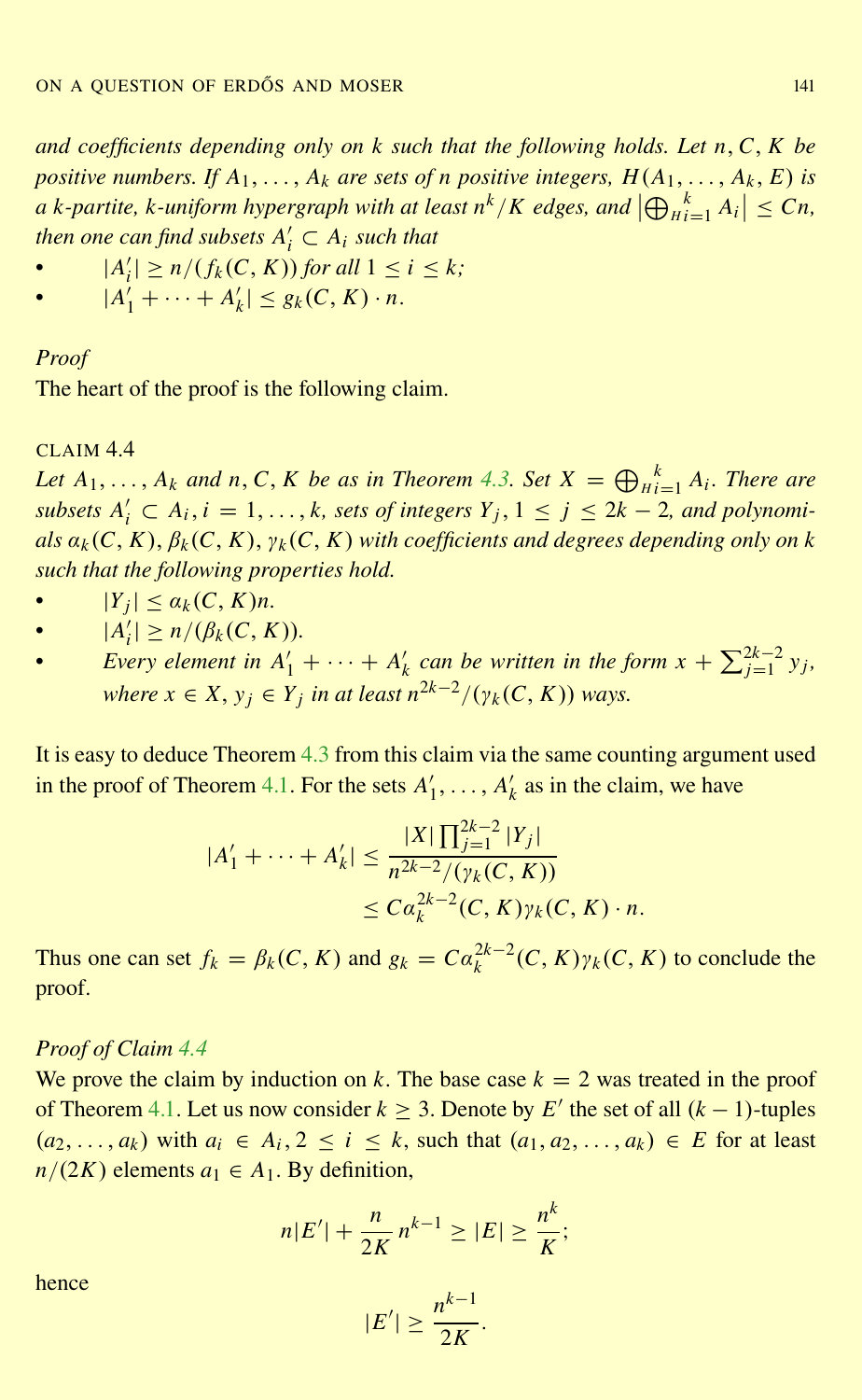Let  $H' = H'(A_2, \ldots, A_k, E')$  be the corresponding  $(k-1)$ -uniform,  $(k-1)$ partite hypergraph whose edge set is  $E'$ , and let  $Z = \bigoplus_{H' i=2}^k A_i$ . To bound the size of *Z*, note that for every  $z \in Z$  there are at least  $n/(2k)$  elements  $a \in A_1$  for which  $a + z \in X$ . A simple double counting argument shows that there is an element  $a_1 \in A$ such that  $a_1 + z \in X$  for at least  $(|Z|n/(2K))/|A_1| = |Z|/(2k)$  elements *z*. This implies that  $|Z|/(2k) \leq |X| \leq Cn$ , and hence  $|Z| \leq 2K Cn$ .

Next, we show that there are at least  $n/(4K)$  elements  $z \in Z$  such that  $z =$  $a_2 + \cdots + a_k$  for at least  $n^{k-2}/(8K^2C)$  edges  $(a_2, \ldots, a_k) \in E'$ . If it were not the case, we would get a contradiction since

$$
\frac{n^{k-1}}{2K} \le |E'| < \frac{n^{k-2}}{8K^2C} |Z| + n^{k-2} \frac{n}{4K}
$$
\n
$$
\le \frac{n^{k-2}}{8K^2C} (2KCn) + \frac{n^{k-1}}{4K}
$$
\n
$$
= \frac{n^{k-1}}{2K}.
$$

Let  $Z' \subset Z$  be a set of size  $n/(4K)$  such that for every  $z \in Z', z = a_2 + \cdots + a_k$ for at least  $n^{k-2}/(8K^2C)$  edges  $(a_2, ..., a_k) \in E'$ .

Consider the bipartite graph with color classes  $A_1$  and  $Z'$  and edge set  $\mathscr{E}$  =  ${(a, z) | a + z ∈ X}.$  By the definition of *Z'*, every element *z* ∈ *Z'* ⊂ *Z* has degree at least  $n/(2K)$  in  $A_1$ , so this graph has at least  $|Z'|(n/(2K)) = n^2/(8K^2)$  edges. Applying Lemma [4.2](#page-9-0) as in the proof of Theorem [4.1,](#page-9-0) we can find subsets  $A'_1 \subset$  $A_1, |A'_1$  $|I_1| \ge n/(2^{10}K^4)$  and  $Z'' \subset Z', |Z''| \ge n/(32K^2)$  such that every element  $A'_1 + Z''$  can be written as  $x_1 - x_2 + x_3$  for at least  $n^2/(2^{27}K^{10})$  ordered triples  $(x_1, x_2, x_3), x_i \in X.$ 

Denote by *E*<sup>*n*</sup> the set of all  $(k - 1)$ -tuples  $(a_2, \ldots, a_k)$  with  $a_i \in A_i, 2 \le i \le n$ *k*, and  $a_2 + \cdots + a_k \in \mathbb{Z}^n$ . Since by our assumption every element of  $\mathbb{Z}^n$  equals  $a_2 + \cdots + a_k$  for at least  $n^{k-2}/(8K^2C)$  different  $(k-1)$ -tuples, we obtain

$$
|E''| \ge \frac{n^{k-2}}{8K^2C} |Z''| = \frac{n^{k-1}}{2^8K^4C}.
$$

Let  $H'' = H''(A_2, \ldots, A_k, E'')$  be the  $(k-1)$ -uniform,  $(k-1)$ -partite hypergraph whose edge set is  $E''$ . This hypergraph has at least  $n^{k-1}/(2^8 K^4 C)$  edges and

$$
\bigoplus_{H''}^k A_i = Z''.
$$

Thus, by the induction hypothesis, there are  $2k - 4$  sets of integers  $Y_j$ ,  $|Y_j| \leq$  $\alpha(C, K)n, 3 \le j \le 2k - 2$ , and subsets  $A'_i \subset A_i, |A'_i| \ge n/(\beta(C, K)), 2 \le i \le k$ , such that every element in  $A'_2 + \cdots + A'_k$  can be written as  $z + \sum_{j=3}^{2k-2} y_j$  for at least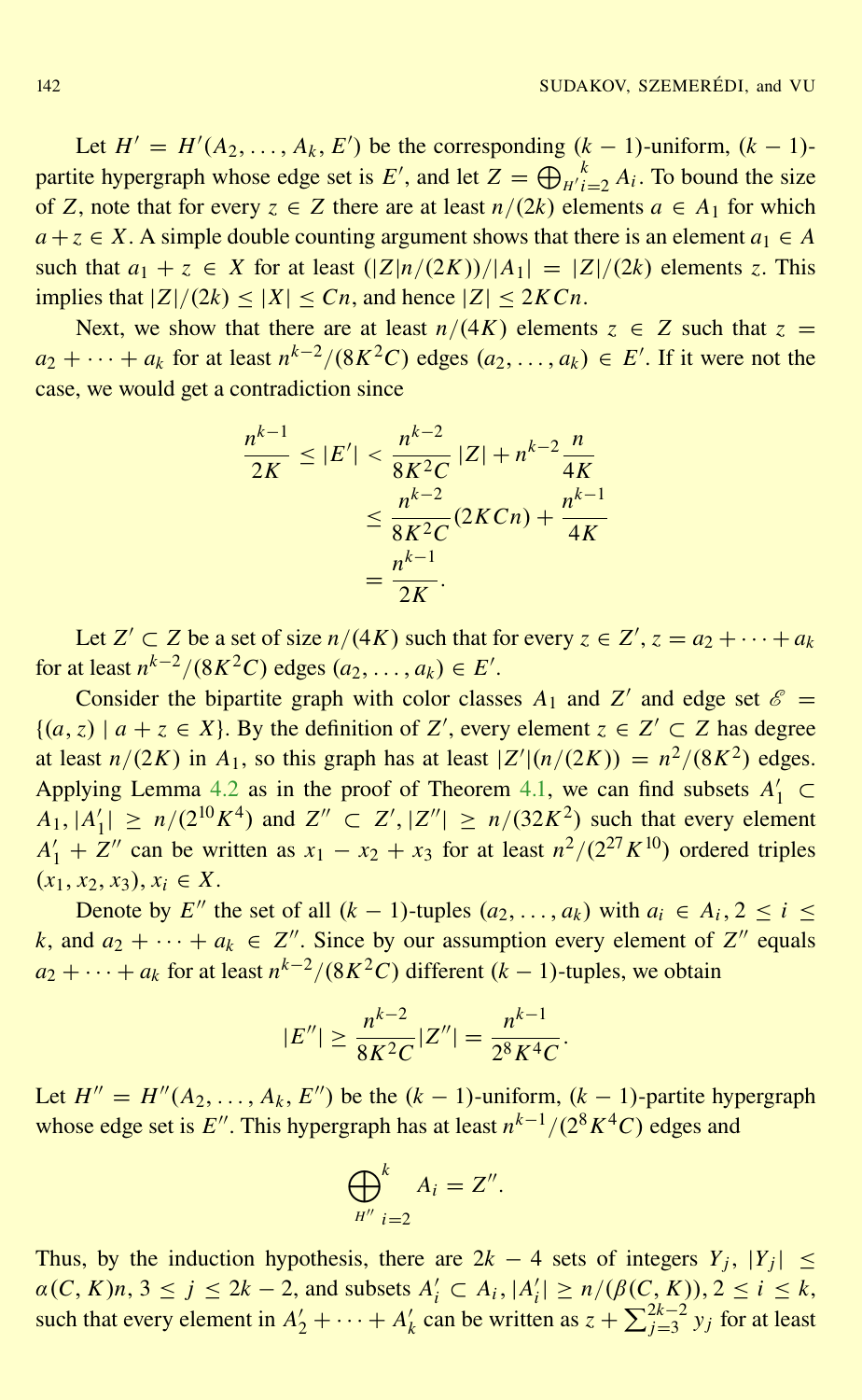<span id="page-14-0"></span> $n^{2k-4}/(\gamma(C, K))$  sequences  $(z, y_3, \ldots, y_{2k-3})$ , where  $z \in \mathbb{Z}^n$ ,  $y_j \in Y_j$  and  $\alpha(C, K)$ ,  $\beta(C, K)$ ,  $\gamma(C, K)$  are polynomials of fixed degrees and coefficients in *K* and *C*.

Now consider an element  $a_1 + a_2 + \cdots + a_k \in A'_1 + \cdots + A'_k$ . We have the fact that  $a_2 + \cdots + a_k$  can be written in at least  $n^{2k-4}/(y(C, K))$  ways as  $z + \sum_{j=3}^{2k-2} y_j$ with  $z \in Z''$  and  $y_j \in Y_j$ . We also have the fact that for every *z* in the above sum,  $a_1 + z$  can be written in at least  $n^2/(2^{27}K^{10})$  ways as  $x_1 - x_2 + x_3$  with  $x_i \in X$ . Therefore  $a_1 + a_2 + \cdots + a_k$  can be written as  $x_1 - x_2 + x_3 + \sum_{j=1}^{2k-4} y_j$  in at least

$$
\frac{n^2}{2^{27}K^{10}} \cdot \frac{n^{2k-4}}{\gamma(C, K)} = \frac{n^{2k-2}}{2^{27}K^{10}\gamma(C, K)}
$$

different ways. Define  $Y_1 = -X$  and  $Y_2 = X$ . This completes the proof of the induction step and the proof of Claim [4.4.](#page-12-0)  $\Box$ 

Thus Theorem 4.3 is proven.

The following statement is a special case of the result which was proved by Ruzsa using Plunnecke's theorem (see, e.g., Nathanson [\[11\]](#page-25-0)). This lemma gives us control on the cardinality of the sumset  $B + B$ , given that we know something about the cardinality of the sumset  $A + B$  for some set A.

LEMMA 4.5 *Let A and B be two finite sets of integers; then*

$$
|B+B| \le \frac{|A+B|^2}{|A|}.
$$

Using this lemma, one can obtain the following corollary of Theorem [4.1.](#page-9-0)

COROLLARY 46

*Let n*,*C*, *K be positive numbers, and let A be a set of n integers. Suppose that there is a graph H with A as its vertex set with at least*  $n^2/(2K)$  *edges and*  $|A +_H A| \le$ *Cn. Then one can find a subset*  $B \subset A$  *such that*  $|B| > n/(4K)$  *and*  $|B + B|$  $2^{28}C^6K^{13} |B|.$ 

#### *Proof*

Define a bipartite graph *G* as follows. The two color classes are two copies of *A*, and a vertex  $u$  in the first color class is connected to vertex  $v$  in the second color class if and only if  $(u, v)$  was an edge in *H*. Since every edge in *H* contributes two edges of *G*, it has  $n^2/K$  edges. By definition,  $|A + H|A| = |A + G|A|$ . Using Theorem [4.1,](#page-9-0) we can find two subsets *A'* and *B* in *A* such that  $|A'| \ge n/(16K^2)$ ,  $|B| \ge n/(4K)$ , and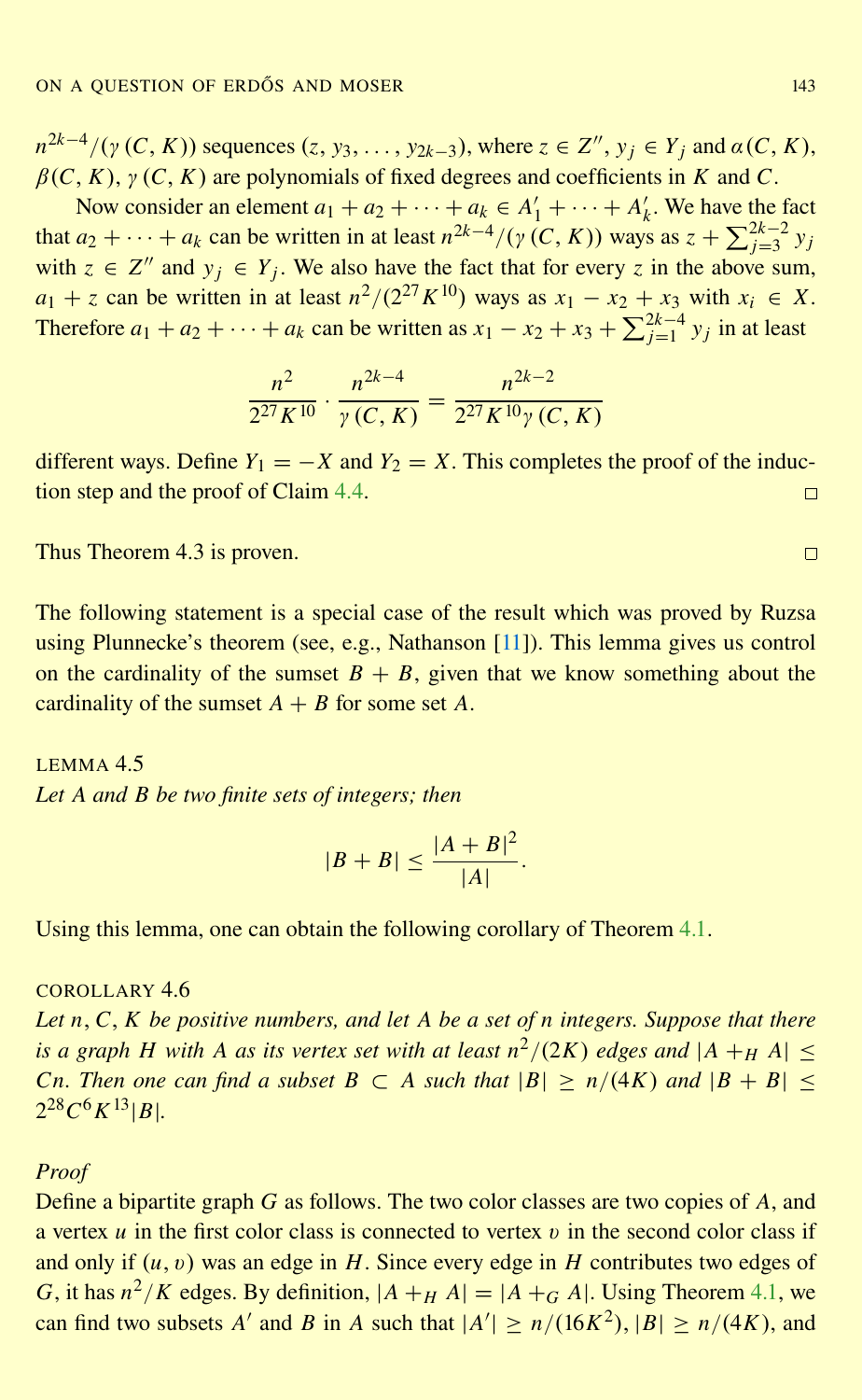<span id="page-15-0"></span> $|A' + B| \leq 2^{12} C^3 K^5 n$ . Then by Lemma [4.5,](#page-14-0)

$$
|B + B| \le \frac{|A' + B|^2}{|A'|} \le 2^{26} C^6 K^{12} n \le 2^{28} C^6 K^{13} |B|,
$$

completing the proof.

# 5. A multiplicative property of  $(\alpha, \beta)$ -sets

Our last tool is a multiplicative property of generalized arithmetic progressions. Let us start with a definition that, in a slightly different form, first appeared in [\[15\]](#page-25-0). It plays an important role in our proof.

#### *Definition 5.1*

A finite set *X* of integers is called an  $(\alpha, \beta)$ -set if it contains a subset *X'* with the following two properties:  $|X'| \ge \alpha |X|$  and  $|X' + X'| \le \beta |X'|$ .

For a set *X*, we use the notation  $2 \times X$  to denote the set obtained by doubling every element of *X*; that is,  $2 \times X = \{2x | x \in X\}$ . We are concerned with the difference set  $(2 \times X)\X$ . It is clear that if there is no restriction on X, then the above difference set can be very small. For instance, if *X* consists of consecutive powers of two, then the difference set has exactly one element. On the other hand, we are going to show that the  $(\alpha, \beta)$ -property forces this difference set to be large.

 $I$  FMMA 5.2 *For any positive constants*  $\beta > 1 > \alpha$ , the following holds. If X is an  $(\alpha, \beta)$ -set, then  $X$  *contains a subset*  $Y$  *with density at least*  $a^2/(400\beta^2)$  *such that*  $2 \times Y$  *is disjoint from X; that is,*

$$
|(2 \times X) \backslash X| \ge \frac{\alpha^2}{400\beta^2} |X|.
$$

Notice that the  $(\alpha, \beta)$ -property is an additive property. Thus Lemma 5.2 can be viewed, intuitively, as evidence of the general phenomenon that additive and multiplicative properties cannot hold together. (A famous problem of this type is the Erdős-Szemerédi sum-product problem; see [[6\]](#page-25-0).)

*Proof* Set  $\delta = \alpha^2/(400\beta^2)$ . Assume, by contradiction, that *X* is an  $(\alpha, \beta)$ -set but

$$
|(2 \times X) \backslash X| < \delta |X|.
$$

Set  $\epsilon = \alpha/(9\beta)$ . Let  $X_i$ ,  $i = 0, 1, \ldots$ , be the set of those elements of *X* which are divisible by  $2^i$  but not divisible by  $2^{i+1}$ . We consider two cases.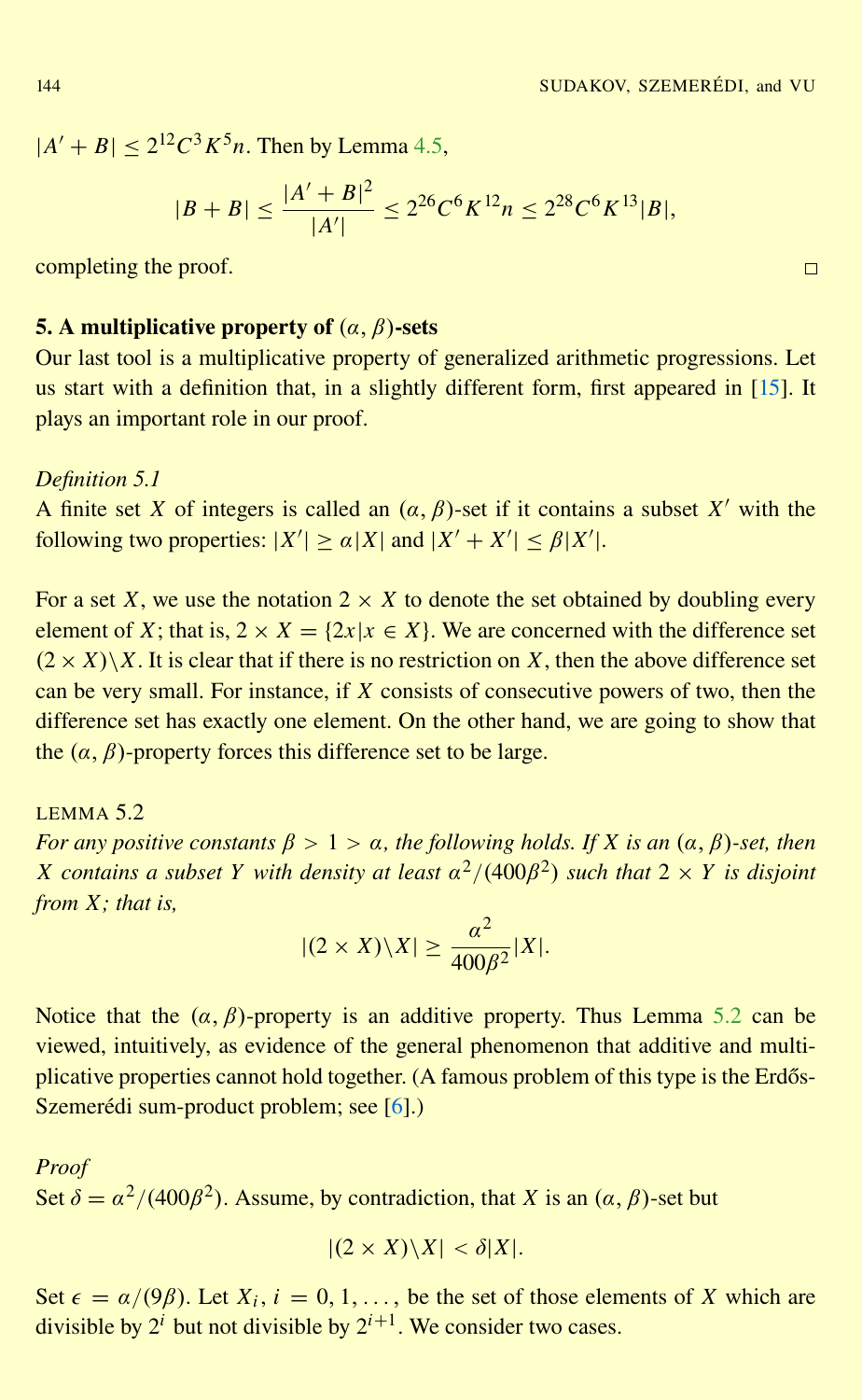(a) There is some index *i* such that  $|X_i| \ge \epsilon |X|$ . In this case, notice that the difference set  $(2 \times X_i)\X_{i+1}$  is a subset of  $(2 \times X)\X$ . Since  $|(2 \times X)\X| < \delta|X|$ , it follows that  $|(2 \times X_i)\setminus X_{i+1}| < \delta |X|$ . But  $|X_i| \geq \epsilon |X|$ , so

$$
|X_{i+1}| \ge |X_i| - \delta |X| \ge (\epsilon - \delta)|X|.
$$

By induction, we have the fact that  $|X_{i+j}| \geq (\epsilon - j\delta)|X|$  for all  $\epsilon/\delta \geq j \geq 0$ . On the other hand, by the definitions of  $\delta$  and  $\epsilon$ , it is routine to show that

$$
\sum_{j=0}^{\lfloor \epsilon/\delta \rfloor} (\epsilon - j\delta) > 1.
$$

It thus follows that

$$
|X| \ge \sum_{j=0}^{\lfloor \epsilon/\delta \rfloor} |X_{i+j}| \ge \sum_{j=0}^{\lfloor \epsilon/\delta \rfloor} (\epsilon - j\delta)|X| > |X|,
$$
 (4)

which is a contradiction.

(b) We have  $|X_i| < \epsilon |X|$  for every *i*. We exploit the fact that *X* is an  $(\alpha, \beta)$ -set. Let  $X_i'$  denote the intersection of  $X_i$  and  $X'$ , where  $X_i'$  is as in Definition [5.1.](#page-15-0) Since  $\epsilon < \alpha/3$ , there is an index *l* such that the union  $Y = \bigcup_{i=0}^{l} X_i'$  has cardinality between  $(1/3)|X'|$  and  $(2/3)|X'|$ . Let *L* be the number of  $X'_i, i \leq l$ , which are not empty. Since

$$
|X'_i| \leq |X_i| < \epsilon |X| \leq \frac{\epsilon}{\alpha} |X'|,
$$

it follows that

 $L > \frac{a}{2}$  $3\epsilon$ .  $(5)$ 

Setting  $Z = X'\Y$ , we have  $(1/3)|X'| \leq |Z| \leq (2/3)|X'|$ . We reach a contradiction by showing that the sumset  $X' + X'$  is too large. Let *i* and *j* be two indices such that  $0 \le i \le j \le l$  and  $X'_i$  and  $X'_j$  are not empty. Let  $x_i$  be an element of  $X'_i$ , and let *x*<sub>j</sub> be an element of *X*<sup>'</sup><sub>j</sub>. For any two elements *u*, *v*  $\in$  *Z*, we claim that

$$
x_i + u \neq x_j + v. \tag{6}
$$

To verify this claim, notice that by the definition of  $X_i$ ,  $x_i$  is divisible by  $2^i$  but not divisible by  $2^{i+1}$ . Furthermore, *u* is divisible by  $2^{l}$  and thus is divisible by  $2^{i}$ . It follows that the sum  $x_i + u$  is not divisible by  $2^{i+1}$ . On the other hand, both elements of the right-hand side,  $x_j$  and v, are divisible by  $2^j$  and thus are divisible by  $2^{i+1}$  as  $j > i$ .

Thus (6) implies that  $Y + Z$  has at least  $L|Z|$  elements. Since  $Y + Z$  is a subset of  $X' + X'$ , it follows, via (5), that

$$
|X' + X'| \ge |Y + Z| \ge L|Z| > \frac{\alpha}{3\epsilon} \frac{|X'|}{3}.
$$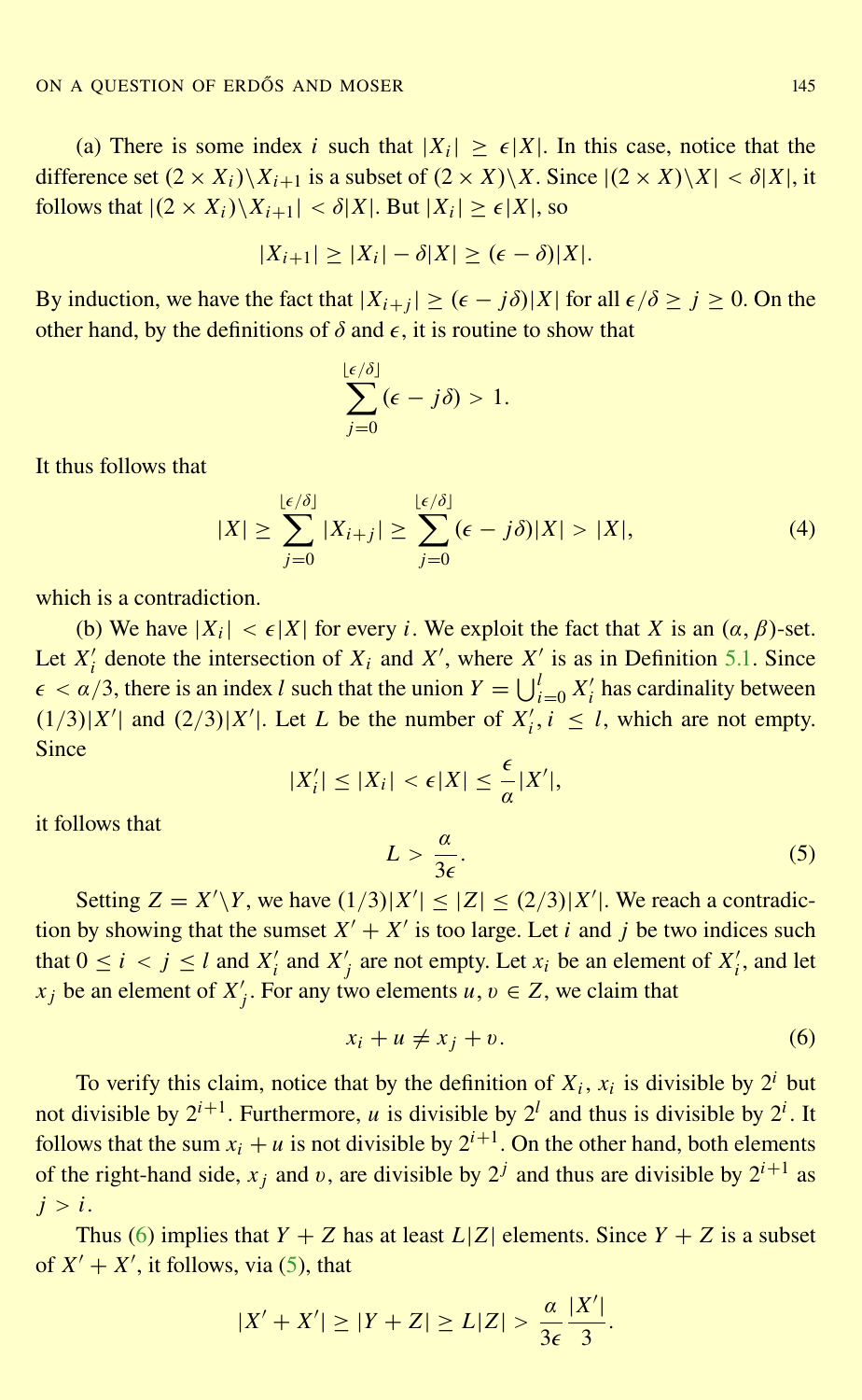Substituting  $\epsilon = \frac{\alpha}{9\beta}$ , we obtain  $|X' + X'| > \frac{\beta}{X'}$ . This contradicts the assumption that *X* is an  $(\alpha, \beta)$ -set and completes our proof.  $\Box$ 

## 6. Proof of Theorem [1.2](#page-2-0)

Let us recall the setting of the theorem. We have two finite sets  $X$  and  $Y$ , where  $1/(h^{29})|Y| \ge |X| \ge F(h)$ . We want to show that *Y* contains a subset *Z* of cardinality *h* such that *Z* is sum-free with respect to the union  $U = X \cup Y$ . Throughout the proof, we use the asymptotic notation under the assumption that  $h \to \infty$ .

Define a graph *H* on *Y* using the rule that  $(w, v)$ ,  $w, v \in Y$ , is an edge if and only if  $w + v$  belongs to U. It is clear that an independent set of this graph is sum-free with respect to U. If H has less than  $|Y|^2/(3h)$  edges, then by Lemma [3.1,](#page-6-0) there is an independent set  $Z$  of size larger than  $h$ , and we are done. Thus we can assume that the number of edges in *H* is at least  $|Y|^2/(3h)$ . By definition,  $|Y+_H Y| \leq |U| \leq 2|Y|$ , so we can apply Corollary [4.6](#page-14-0) with  $n = |Y|$ ,  $K = 3h/2$ , and  $C = 2$ . By this corollary, there is a set *Y*<sub>1</sub> ⊂ *Y* such that  $|Y_1| = \Theta(|Y|/h)$  and  $|Y_1 + Y_1| = O(h^{13}|Y_1|)$ . (One can have explicit values for the hidden constants in  $\Theta$  and  $\overline{O}$  from Corollary [4.6,](#page-14-0) but we are not interested in these numbers.)

By the above discussion,  $U = X \cup Y$  is a  $(c/h, c'h^{13})$ -set for some positive constants *c* and *c*<sup>'</sup>. (Here  $Y_1$  plays the role of  $X'$  in Definition [5.1.](#page-15-0)) We are now in position to invoke Lemma [5.2.](#page-15-0) It implies that there is a subset  $U'$  of  $U$  with cardinality  $\Omega(|Y|/h^{28})$  such that  $2 \times U'$  is disjoint from *U*. Since  $X \leq |Y|/h^{29}$ , it follows that for sufficiently large *h*,  $|U'| \ge 3|X|$ . Thus  $Y_2 = U'\X$  still has cardinality  $\Omega(|Y|/h^{28})$ . Moreover,  $Y_2 \subset Y$ , and  $2 \times Y_2$  is disjoint from *U*.

Next, we repeat the arguments from the beginning of the proof with  $Y_2$  now playing the role of *Y*. Let *H'* be the graph on  $Y_2$  whose edges are the pairs  $w, v \in Y_2$ such that  $w + v \in U$ . By definition,  $|Y_2 + H'Y_2| \leq |U| \leq 2|Y| \leq \alpha h^{28} |Y_2|$  for some positive constant  $\alpha$ . As before, we can show that *H'* has at least  $|Y_2|^2/(3h)$  edges, and so we can apply Corollary [4.6](#page-14-0) with  $n = |Y_2|$ ,  $K = 3h/2$ , and  $C = \alpha h^{28}$ . By this corollary, there is set  $Y_3 \subset Y_2$  such that  $|Y_3| = \Theta(|Y_2|/h) = \Omega(|Y|/h^{29})$  and  $|Y_3 + Y_3| = O(h^{|81|} |Y_3|)$ . The crucial extra information we have about  $Y_3$ , compared to what we knew about  $Y_1$ , is that  $2 \times Y_3$  is disjoint from  $U$ .

Now we can apply Theorem [3.4](#page-8-0) to *Y*<sub>3</sub>. We conclude that there is a proper generalized arithmetic progression  $P = \left\{ x_0 + \sum_{j=1}^d \lambda_j x_j \mid 0 \le \lambda_j \le m_j - 1 \right\}$  of dimension  $d = O(h^{181})$  and volume at most  $exp(h^{32770})|Y_3|$  which contains  $Y_3$ . Without loss of generality, we can assume that  $d = \Theta(h^{181})$ . The volume of *P* is upper bounded by  $m_1^d$ . Therefore

$$
m_1 \ge |Y_3|^{1/d} \ge \left(\frac{|Y|}{h^{29}}\right)^{1/d} = \Omega(|Y|^{1/d}),
$$

where in the last equality we use the fact that  $h^{1/d}$  is a constant, which follows from the assumption  $d = \Theta(h^{\{181\}})$ . Note also that *P* is a disjoint union of one-dimensional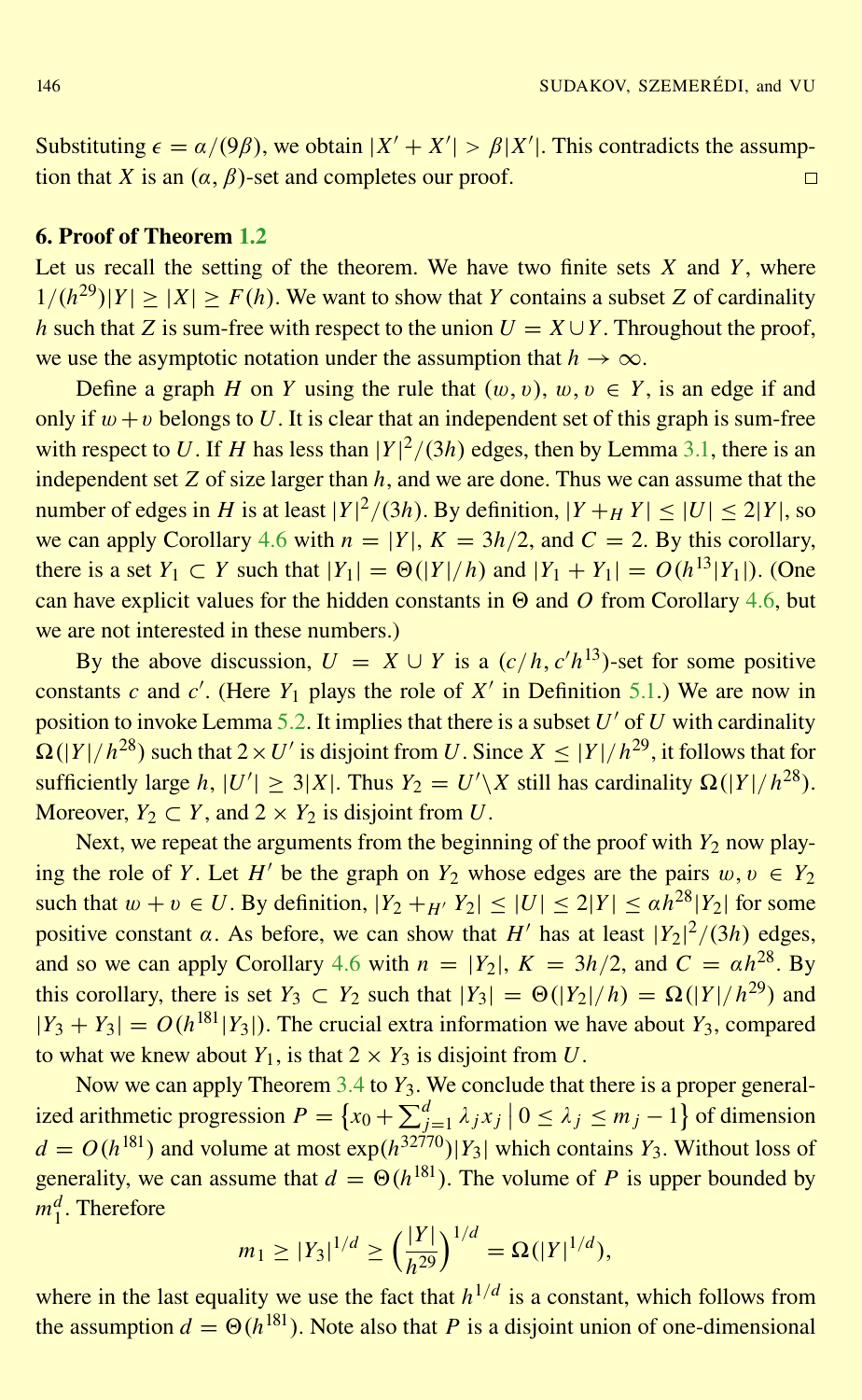arithmetic progressions of length *m*<sup>1</sup> and that *Y*<sup>3</sup> has density at least exp(−*h* <sup>32770</sup>) in *P*. Thus, by averaging, we conclude that there is an arithmetic progression *Q* of length *m*<sub>1</sub> such that the intersection *Y*<sub>4</sub> =  $Q \cap Y_3$  has density at least  $\delta = \exp(-h^{32770})$  in  $Q$ .

Next, we focus on *Y*4. We construct the desired set *Z* as a subset of *Y*<sup>4</sup> by applying Corollary [3.3.](#page-7-0) In the current setting, *h* plays the role of *k*, and  $m_1$  (the length of *Q*) plays the role of *n*. If the corollary can be applied, then we can conclude that *Y*<sup>4</sup> contains a subset *Z* with *h* elements such that the sum of any two elements of *Z* equals twice some element of  $Y_4$ . Since  $2 \times Y_4$  is a subset of  $2 \times Y_3$ , it is disjoint from *U*. Thus *Z* is sum-free with respect to *U*.

The only thing we need to verify is that  $h$ ,  $\delta$ , and  $m_1$  satisfy the condition of Corollary [3.3.](#page-7-0) By taking a logarithm (with natural base) of both sides, we can see that this condition is equivalent to

$$
2 \uparrow (e^{h^{32770}}) \uparrow 2 \uparrow 2 \uparrow (2h+9) \leq \log_2 e \ln m_1.
$$

Recall that  $d = \Theta(h^{181})$  and  $m_1 = \Omega(|Y|^{1/d})$ . Hence, given that *h* is sufficiently large, we have

$$
\ln m_1 = \Omega\left(\frac{1}{h^{181}}\ln|Y|\right) \ge \frac{\ln|Y|}{h^{182}}.
$$

Now it is enough to show that

$$
\ln |Y| \ge h^{182} \times 2 \uparrow (e^{h^{32770}}) \uparrow 2 \uparrow 2 \uparrow (2h+9).
$$

Since the right-hand side is  $\ln F(h)$ , the last inequality follows directly from the assumption of the theorem that  $|Y| \ge |X| \ge F(h)$ . This completes our proof.  $\Box$ 

#### 7. Proof of Theorems [1.3](#page-3-0) and [1.4](#page-3-0)

One can modify the proof of Theorem [1.1](#page-2-0) to show how to deduce Theorem [1.3](#page-3-0) from Theorem [1.4.](#page-3-0) Here we briefly sketch the parts in the proof which need slight adjustments. The most notable difference is the definition of sets *X* and *Y* at every step of the construction.

As before, let  $A_i$  denote the set of the first  $((h^{a_k})^i F(h))$ -elements of  $A$ , where  $\alpha_k$  is a sufficiently large constant. At step *i*, we already found sets  $B_1, \ldots, B_i$  such that every  $B_j$  is a subset of  $A_j \setminus A_{j-1}$ , has size *h*, and  $\bigcup_{j=1}^i B_j$  is *k*-sumset-free with respect to *A*. Let *X'* be the set of all integers which for some index  $1 \le j \le i$  can be represented as the difference between an element from *A<sup>j</sup>* and the sum of at most *k* − 1 elements from  $\bigcup_{l=j}^{i} B_l$ . For an appropriate choice of  $\alpha_k$ , we have

$$
|X'| \leq \sum_{j=1}^{i} ((i+1-j)h)^{k-1} |A_j| = |A_i| \sum_{j=1}^{i} \frac{((i+1-j)h)^{k-1}}{(h^{a_k})^{i-j}} \leq O(h^{k-1}|A_i|).
$$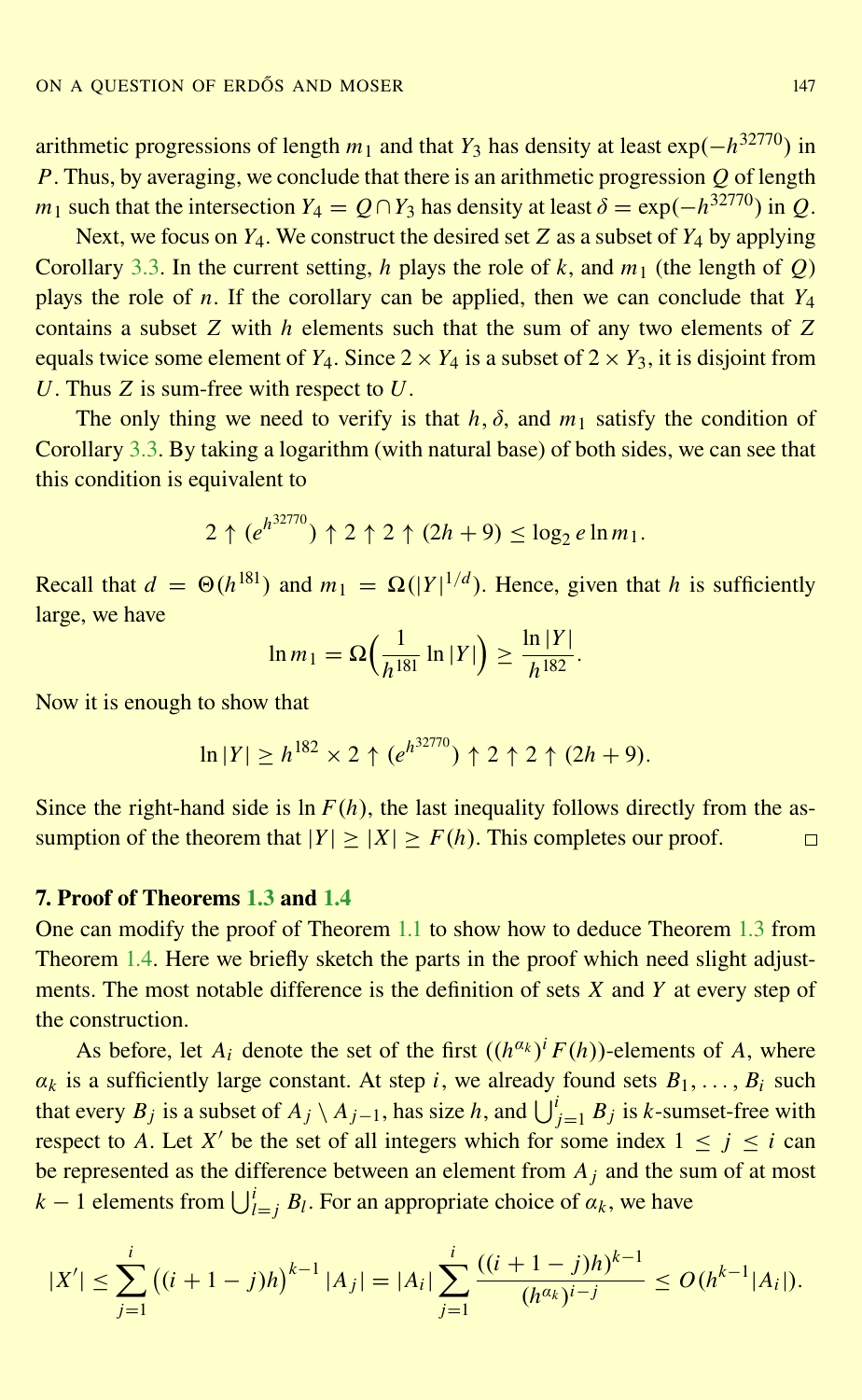<span id="page-19-0"></span>Let  $Y = A_{i+1} \setminus A_i$ , and let  $X = A_i \cup X'$ ; then

$$
|X| \le |X'| + |A_i| \le O(h^k |A_i|) \le |Y|/h^{c_k}.
$$

Therefore, as before, we can apply Theorem [1.4](#page-3-0) to find a new set  $B_{i+1} \subset A_{i+1} \setminus A_i$ of size *h* such that the set  $\bigcup_{l=1}^{i+1} B_l$  is still sumset-free with respect to *A*.

To prove Theorem [1.4,](#page-3-0) we need to generalize several of our tools. These generalizations are presented in Sections 7.1 – 7.4.

## *7.1. Independent sets in hypergraphs*

First of all, we need a general version of Lemma [3.1.](#page-6-0) In the current situation, graphs no longer suffice, and we need to consider hypergraphs.

Consider *k* hypergraphs  $H_1, \ldots, H_k$  on the same vertex set *V*. We say that a subset *I* of *V* is independent with respect to all  $H_l$  if *I* does not contain any edge from any  $H_l$ ,  $1 \le l \le k$ . We need the following generalization of Lemma [3.1.](#page-6-0)

# LEMMA 7.1

*For every positive integer k, there is a constant c<sup>k</sup> such that the following holds. Let Hl , l* = 2, . . . , *k, be an l-uniform hypergraph on the same vertex set V. If the number of edges of H<sub>l</sub>* is at most  $|V|^l/(c_kh^{l-1})$  *for all*  $2 \le l \le k$  *and*  $|V| \ge 2h$ *, then V contains a subset I of size h which is independent with respect to all H<sup>l</sup> .*

Our proof shows that one can set  $c_k = 2^{k+1}$ . The optimal value of  $c_k$  might be much smaller, but it is not our concern at the moment.

#### *Proof*

This proof is different from the proof of Lemma [3.1.](#page-6-0) We create *I* by the following procedure. First, select each vertex of *V*, randomly and independently, with a probability *p* (the value of *p* is optimized later). Let *S* denote the set of selected vertices. Delete one vertex from every edge  $e \in \bigcup H_l$ , which is entirely contained in *S*. Denote the remaining set as *I*. It is clear that *I* is an independent set with respect to all *H<sup>l</sup>* . We show that with an appropriate choice of *p*, the expectation of |*I*| is at least *h*, and this proves the claim of the lemma.

The expectation of  $|S|$  is, trivially,  $p|V|$ . Let  $E_l$  denote the set of edges of  $H_l$ . For any  $2 \le l \le k$ , the expectation of the number of edges of  $H_l$  falling entirely into *S* is

$$
p^l |E_l| \leq \frac{p^l |V|^l}{c_k h^{l-1}}.
$$

Therefore the expectation of *I* is at least

$$
p|V| - \sum_{l=2}^{k} \frac{p^l|V|^l}{c_k h^{l-1}}.
$$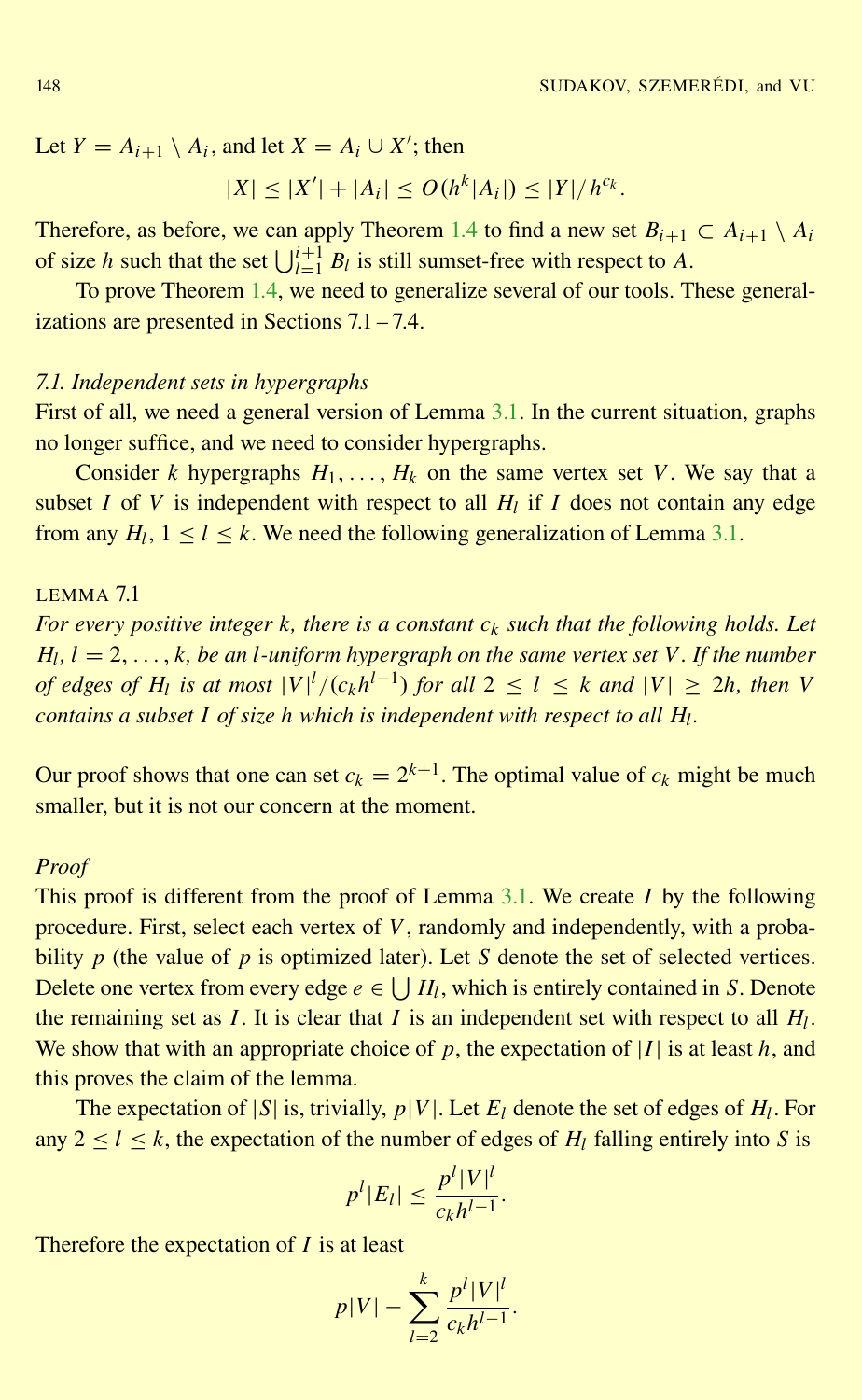<span id="page-20-0"></span>Setting  $p = 2h/|V|$  and  $c_k = 2^{k+1}$ , we have

$$
|I| \ge p|V| - \sum_{l=2}^k \frac{p^l|V|^l}{c_kh^{l-1}} = h\Big(2 - \sum_{l=2}^k \frac{1}{2^{k+1-l}}\Big) > h,
$$

completing the proof.

# *7.2. Difference sets with simultaneous multipliers* Another tool we need is the following generalization of Lemma [5.2.](#page-15-0)

#### LEMMA 7.2

*For any positive constants*  $\beta > 1 > \alpha$  *and a set of positive integers*  $a_1, \ldots, a_k \geq 2$ , *there is a constant*  $\delta$  *such that the following holds. If*  $X$  *is an*  $(\alpha, \beta)$ *-set, then it contains a* subset *Y* of density at least  $\delta$  such that  $a_i \times Y$  is disjoint from *X* for all  $1 \le i \le k$ . *Furthermore,* δ *is bounded from below by a polynomial in* α *and* β <sup>−</sup><sup>1</sup> *whose degree and coefficients depend only on a*1, . . . , *a<sup>k</sup> .*

#### *Proof*

Let  $p_1, \ldots, p_m$  be the prime divisors of the product  $a_1 \cdots a_k$ . For each vector  $e =$  $(e_1, \ldots, e_m)$ , where  $0 \le e_i$ , let  $X_e$  be the collection of all elements *x* of *X*, where *x* is divisible by  $\prod_{i=1}^m p_i^{e_i}$  but  $x/(\prod_{i=1}^m p_i^{e_i})$  is not divisible by any of the  $p_i$ 's. The sets *X*<sup>e</sup> form a partition of *X*. We use the following simple fact, whose proof is left to the reader.

#### *Fact 7.3*

Let *x* and *y* be two different elements of some  $X_e$ . Let *a* and *b* be two integers whose prime divisors are all among  $p_1, \ldots, p_m$ . Then  $ax \neq by$ .

The structure of the proof of Lemma 7.2 is similar to that of the proof of Lemma [5.2.](#page-15-0) We consider two cases. The analysis in each case is a little bit more involved than in the proof of Lemma [5.2.](#page-15-0)

First, we exploit the fact that *X* is an  $(\alpha, \beta)$ -set. Let *X'* be a subset of *X* such that  $|X'| \ge \alpha |X|$  and  $|X' + X'| \le \beta |X'|$ , and let  $X'_e$  be the intersection of  $X_e$  and  $X'$ . We claim that there is a vector  $\mathbf{e} = (e_1, \ldots, e_m)$  such that  $X'_{\mathbf{e}} \geq |X'|/(g_m(\beta))$ , where  $g_m(x)$  is defined as  $2^m \cdot \prod_{i=0}^{m-1} (2^{i+1}x + 1)$  if  $m \ge 1$  and  $g_0(x) = 1$ . Note that  $g_m(\beta)$ is polynomial in  $\beta$  and is bounded by  $2^m (2^{m+1} \beta)^m = 2^{m^2 + 2m} \beta^m$  for all  $\beta > 1$ . We prove our claim by induction on  $m$ . For  $m = 0$ , it is obvious.

Let  $X'_i$ ,  $i = 0, 1, \ldots$ , be the set of those elements of  $X'$  which are divisible by  $p_1^i$ but not divisible by  $p_1^{i+1}$ . Denote by *l* the largest index such that the union  $\bigcup_{i=0}^{l} X_i^i$ still has cardinality less than  $|X'|/2$ . Let  $Z = \bigcup_{j>l}^{l} X'_{j}$ , and let *L* be the number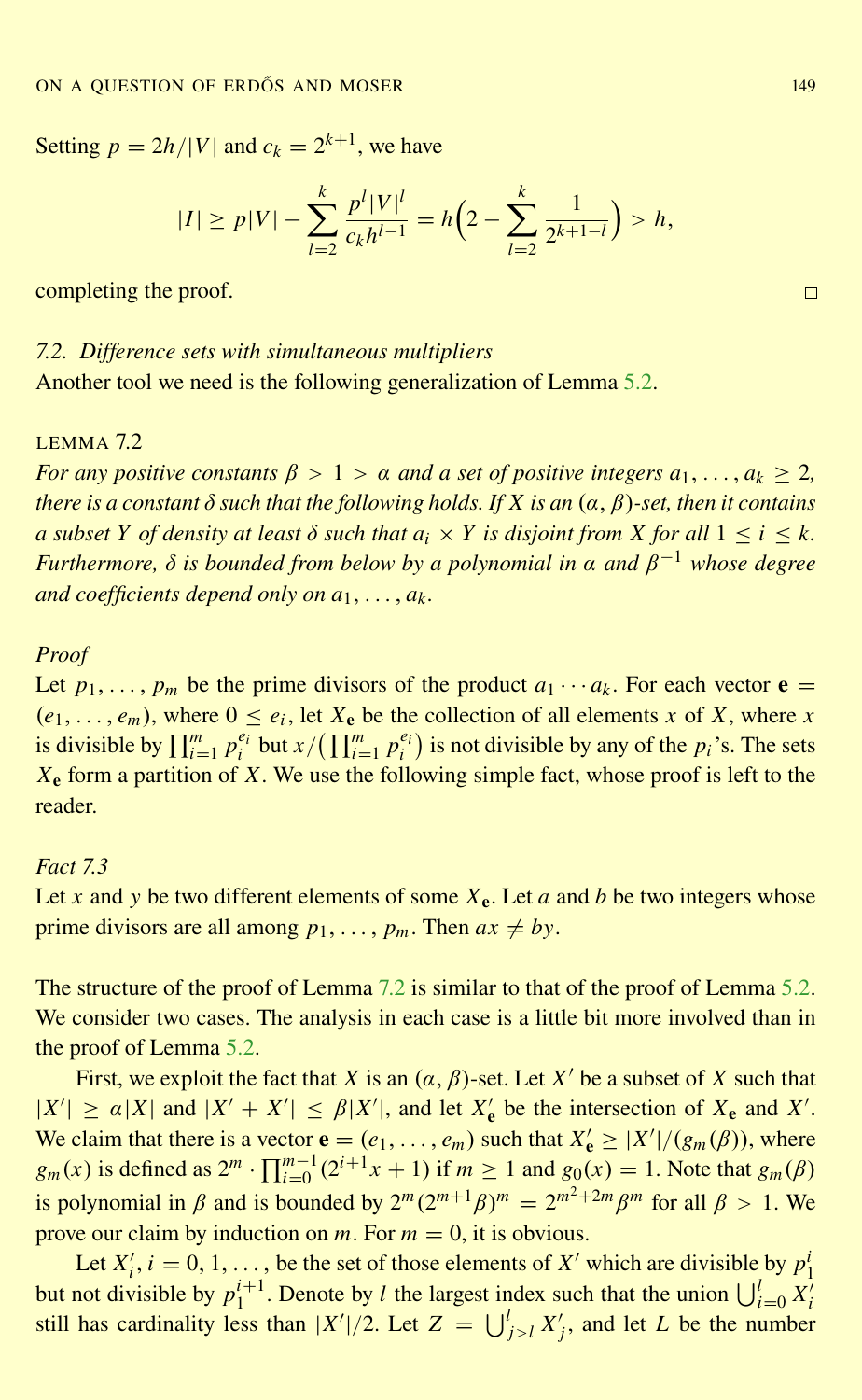of  $X'_i$ ,  $i \leq l$ , which are not empty. As we already show in the proof of Lemma [5.2,](#page-15-0) *Z* has the property  $|X' \setminus Z + Z| \ge L|Z|$ . Since, by definition,  $|Z| \ge |X'|/2$  and  $|X' + X'| \leq \beta |X'|$ , we conclude that  $L \leq 2\beta$ .

Let  $X'' = \bigcup_{i=0}^{l+1} X'_i$ . By our assumptions on *l*, it has size at least  $|X'|/2$  and thus has the property

$$
|X'' + X''| \le |X' + X'| \le \beta |X'| \le 2\beta |X''|.
$$

Now, by the induction hypothesis, there is a vector  $\mathbf{e}' = (e_2, \dots, e_m)$  such that  $X''_{\mathbf{e}}$  $e' \ge$  $|X''|/(g_{m-1}(2\beta))$ . Let  $e_1 \le l+1$  be the index such that  $|X''|$  $C'_{\mathbf{e}'} \cap X'_{e_1}$  is maximal, and let  $\mathbf{e} = (e_1, e_2, \dots, e_m)$ . Then, by definition,  $X''_{\mathbf{e}'}$  $e'' \cap X'_{e_1}$  is a subset of  $X'_{e}$  and has size at least  $|X''_{\mathbf{e}'}\rangle$  $\binom{n}{e'}$   $/(L+1) \geq |X''_{e'}|$  $\binom{n}{e'}$  / (2 $\beta$  + 1). This implies that

$$
|X'_{\mathbf{e}}| \ge \frac{|X''_{\mathbf{e}'}|}{2\beta+1} \ge \frac{|X''|}{(2\beta+1)g_{m-1}(2\beta)} \ge \frac{|X'|}{2(2\beta+1)g_{m-1}(2\beta)} = \frac{|X'|}{g_m(\beta)}
$$

and completes the proof of the claim.

Let  $\epsilon = \alpha/(g_m(\beta))$ , and let  $\delta = \epsilon^2/3$ . By the above discussion, we obtain the fact that there is a vector  $\mathbf{e} = (e_1, \dots, e_m)$  such that

$$
|X_{\mathbf{e}}| \ge |X'_{\mathbf{e}}| \ge \frac{|X'|}{g_m(\beta)} \ge \frac{\alpha |X|}{g_m(\beta)} = \epsilon |X|.
$$

One can also easily check that these  $\epsilon$  and  $\delta$  satisfy

$$
\sum_{i=0}^{\lfloor \epsilon/\delta \rfloor} (\epsilon - i \delta) > 1.
$$

Next, we show that  $|X_e| \ge \epsilon |X|$  implies the existence of the set *Y*, which satisfies the assertion of the lemma. Suppose, by contradiction, that such a *Y* does not exist. We construct a set sequence  $X_0, X_1, \ldots, X_{\lceil \epsilon / \delta \rceil}$  with the following properties:

• 
$$
X_0 = X_e;
$$

- $|X_i| \geq (\epsilon i\delta)|X|;$
- the  $X_i$ 's are mutually disjoint subsets of  $X_i$ ;

• for any  $x \in X_i$ ,  $i \ge 1$ , there is  $y \in X_{i-1}$  such that  $x = ya_l$  for some  $1 \le l \le k$ . Then, by the definition of  $\delta$ , the cardinality of the union of the  $X_i$ 's would be at least

$$
|X|\sum_{i=0}^{\lfloor \epsilon/\delta \rfloor} (\epsilon - i\delta) > |X|,
$$

which provides the desired contradiction.

Given the (false) assumption that *Y* does not exist, the above set sequence is constructed as follows. By definition,  $X_0 = X_e$ . Assume that  $X_0, \ldots, X_i$  has been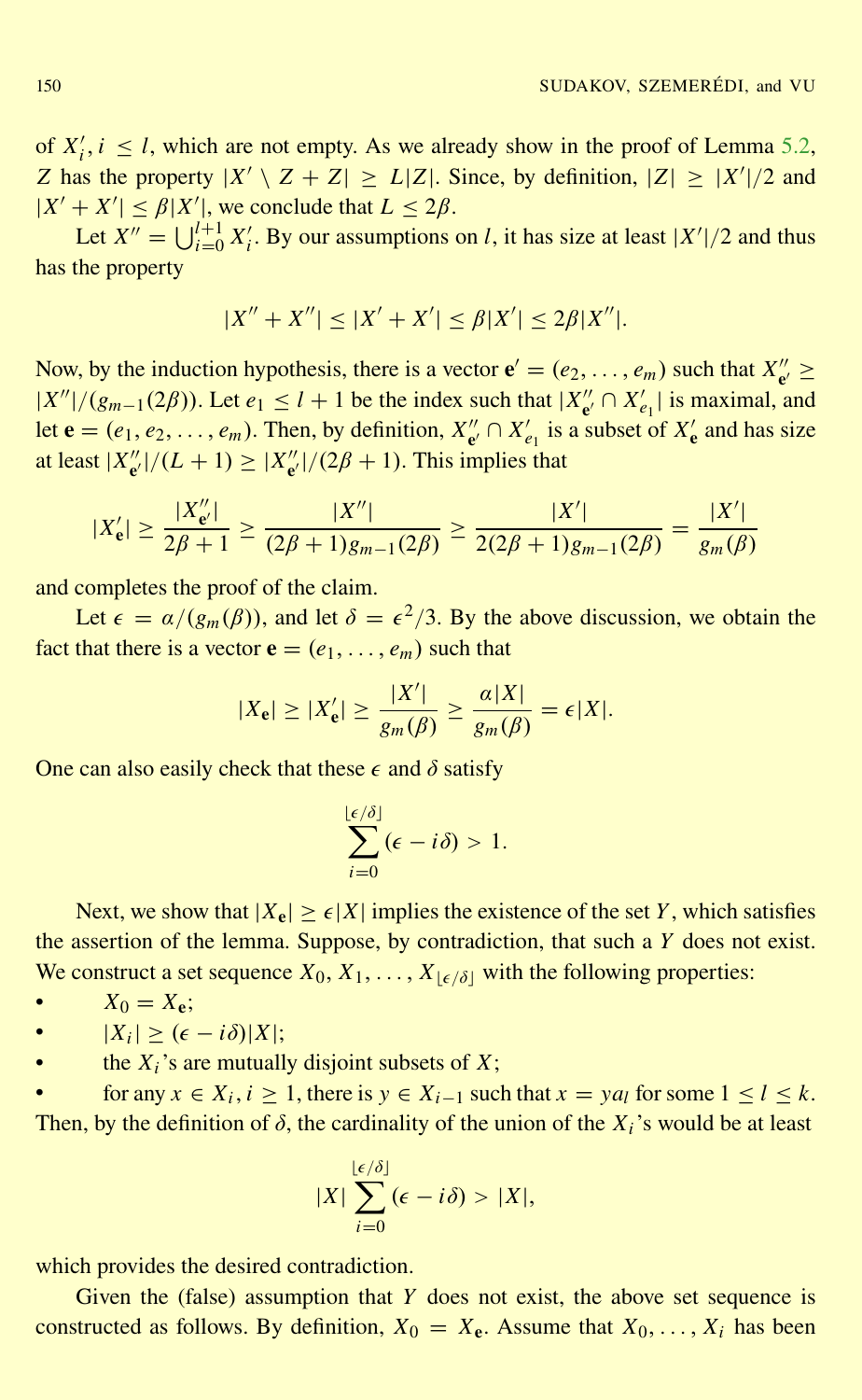<span id="page-22-0"></span>constructed for some  $i \geq 0$ . An element *y* of  $X_i$  is *perfect* if the product  $a_i y$  does not belong to *X* for every  $1 \leq l \leq k$ . By the assumption, the set *Y* of perfect elements has cardinality less than  $\delta |X|$ . Thus the set  $Z = X_i \backslash Y$  has cardinality at least

$$
|X_i| - \delta |X| \ge (\epsilon - i\delta - \delta)|X| = (\epsilon - (i+1)\delta)|X|.
$$

For any  $z \in Z$ , there is some  $a_l$  ( $1 \le l \le k$ ) such that  $a_l Z$  belongs to X. Thus we can partition *Z* into *k* mutually disjoint sets  $Z_1, Z_2, \ldots, Z_k$  such that for any  $z \in Z_l$  $(1 \leq l \leq k)$ , the product  $a_l z$  belongs to *X*. Define  $X_{i+1} = \bigcup_{l=1}^k a_l \times Z_l$ . Consider an element *u* in  $a_l \times Z_l$  and an element *v* in  $a_{l'} \times Z_{l'}$  for some  $l \neq l'$ . There are two different elements x and y in  $X_e$  such that u is the product of x with  $i + 1$  (not necessarily different) numbers from the set  $\{a_1, \ldots, a_k\}$  and v is the product of x with  $i + 1$  (not necessarily different) numbers from the set  $\{a_1, \ldots, a_k\}$ . By Fact [7.3,](#page-20-0) *u* and v are different. Thus the sets  $a_l \times Z_l$  are disjoint from each other, and

$$
|X_{i+1}| \geq (\epsilon - (i+1)\delta)|X|.
$$

To show that  $X_{i+1}$  is disjoint from the union  $\bigcup_{j=0}^{i} X_j$ , consider an element *u* in *X*<sub>*i*+1</sub> and an element  $v \in X_j$ ,  $0 \le j \le i$ . By the above argument, *u* is the product of an element x in  $X_0$  with  $i + 1$  (not necessarily different) numbers from the set  ${a_1, \ldots, a_k}$ , and v is the product of an element x in  $X_0$  with j (not necessarily different) numbers from the set  $\{a_1, \ldots, a_k\}$ . Note that, given *u*, *x* is uniquely determined. If  $x \neq y$ , then, again by Fact [7.3,](#page-20-0) *u* and *v* are different. If  $x = y$ , then *u* is the product of v with  $i + 1 - j$  numbers from the set  $\{a_1, \ldots, a_k\}$ , and thus  $u > v$ . This concludes the proof.  $\Box$ 

#### *7.3. A general version of Corollary [3.3](#page-7-0)*

Let  $M(k)$  denote the least common divisors of  $2, \ldots, k$ . The following statement is an immediate corollary of Theorem [3.2.](#page-7-0)

# COROLLARY 7.4 Let A be a subset of density  $\delta$  of an arithmetic progression of length *n*, where  $0 < \delta$  < 1/2 *and*

$$
n \ge 2 \uparrow 2 \uparrow (\delta)^{-1} \uparrow 2 \uparrow 2 \uparrow (M(k)h + 9).
$$

*Then A contains a subset A' of h elements such that for any*  $2 \le l \le k$  *and any l different elements x*1, . . . , *x<sup>l</sup> in A* 0 *, there is an element z in A satisfying*

$$
x_1+\cdots+x_l=lz.
$$

*Proof*

By Theorem [3.2,](#page-7-0) *A* contains an arithmetic progression *P* of length *M*(*k*)*h*. The el-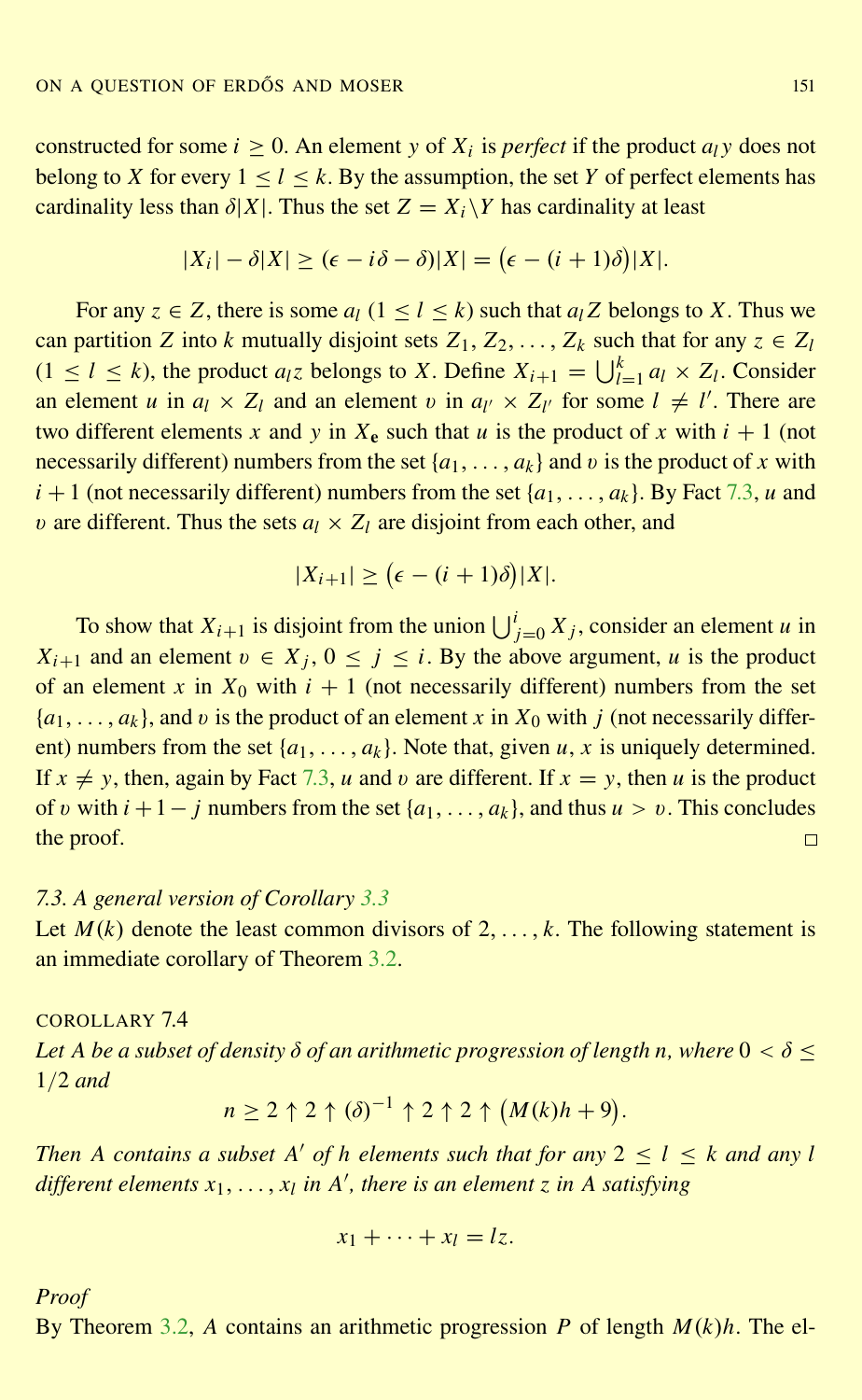ements of *P* with indices divisible by  $M(k)$  form a set of size *h* with the desired property.  $\Box$ 

#### *7.4. Proof of Theorem [1.4](#page-3-0)*

With all the necessary tools in hand, this proof is merely a formality. One can repeat all arguments from the proof of Theorem [1.2](#page-2-0) (appropriately generalized) without much difficulty.

Consider two sets *X* and *Y* as given in Theorem [1.4.](#page-3-0) In the first argument, the obvious modification that we need is to consider many hypergraphs instead of a single graph. Given  $2 < l < k$ , we define a hypergraph  $H_l$  on  $Y$  as follows. A set of *i* different elements of *Y* forms an edge of  $H_l$  if its sum belongs to the union  $U = X \cup Y$ . A subset *I* of *Y* is  $k$ -sum-free with respect to *U* if and only if it is independent with respect to all *H<sup>l</sup>* . By Lemma [7.1,](#page-19-0) either *I* has at least *h* elements (and we are done) or there is some  $2 \le l \le k$  such that the hypergraph  $H_l$  has at least  $|Y|^l/(2^{k+1}h^{l-1})$ edges.

There is a subset  $S = \{s_1, \ldots, s_{l-2}\}\$  of *Y* of size  $l - 2$  which is contained in at least

$$
\frac{|E(H_l)|}{|Y|^{l-2}} \ge \frac{|Y|^2}{2^{k+1}h^{l-1}}
$$

edges of  $H_l$ . This implies that there are at least  $|Y|^2/(2^{k+1}h^{l-1})$  pairs of vertices *v*, *w* ∈ *Y* such that *v* + *w* +  $\sum_i s_i$  ∈ *U*. Define graph *G* on the vertex set *Y* whose edges are the above-mentioned pairs. Then *G* has at least  $|Y|^2/(2^{k+1}h^{l-1})$  edges, and  $|Y + G| \leq |U| \leq 2|Y|$ . Now we can apply Corollary [4.6](#page-14-0) to find a subset  $Y_1 \subset Y$  such that  $|Y_1| = \Theta(|Y|/h^{\alpha})$  and  $|Y_1 + Y_1| = O(h^{\alpha}|Y_1|)$  for some constant  $\alpha$ . It implies that *U* is an  $(h^{-\alpha}, h^{\alpha})$ -set.

Next, we apply Lemma [7.2](#page-20-0) with multipliers  $2, 3, ..., k$  to obtain a set  $U' \subset U$ , where  $|U'| = \Omega(|Y|/h^{\beta})$  for some constant  $\beta$  such that  $l \times U'$  is disjoint from *U* for all  $2 \le l \le k$ . Using the condition that  $|Y|/|X|$  is bounded from below by a sufficiently large power of  $h$ , we can delete from  $U'$  all elements belonging to  $X$ while only slightly changing the cardinality of  $U'$ . This way, we obtain a subset  $Y_2$ of *Y*, where  $|Y_2| = \Omega(|Y|/h^{\beta})$  and  $l \times Y_2$  is disjoint from *U* for all  $2 \le l \le k$ . We proceed the same way as in the proof of Theorem [1.2](#page-2-0) to obtain a subset  $Y_3$  of  $Y$  and some constant  $\gamma$  such that  $|Y_3| = \Omega(|Y|/h^{\gamma})$ ,  $|Y_3 + Y_3| = O(h^{\gamma}|Y_3|)$ , and  $l \times Y_3$  is disjoint from *U* for all  $2 \le l \le k$ .

Applying Theorem [3.4](#page-8-0) together with the averaging argument from the proof of Theorem [1.2,](#page-2-0) we can show that there is an arithmetic progression Q of length  $|Y|^{1/h^n}$ and a subset  $Y_4 \subset Y_3$  such that a set  $Y_4 \cap Q$  has density at least  $\delta = e^{-h^{\eta}}$  in  $Q$  for some positive constant  $\eta$ . Finally, we apply Corollary [7.4](#page-22-0) to complete the proof. One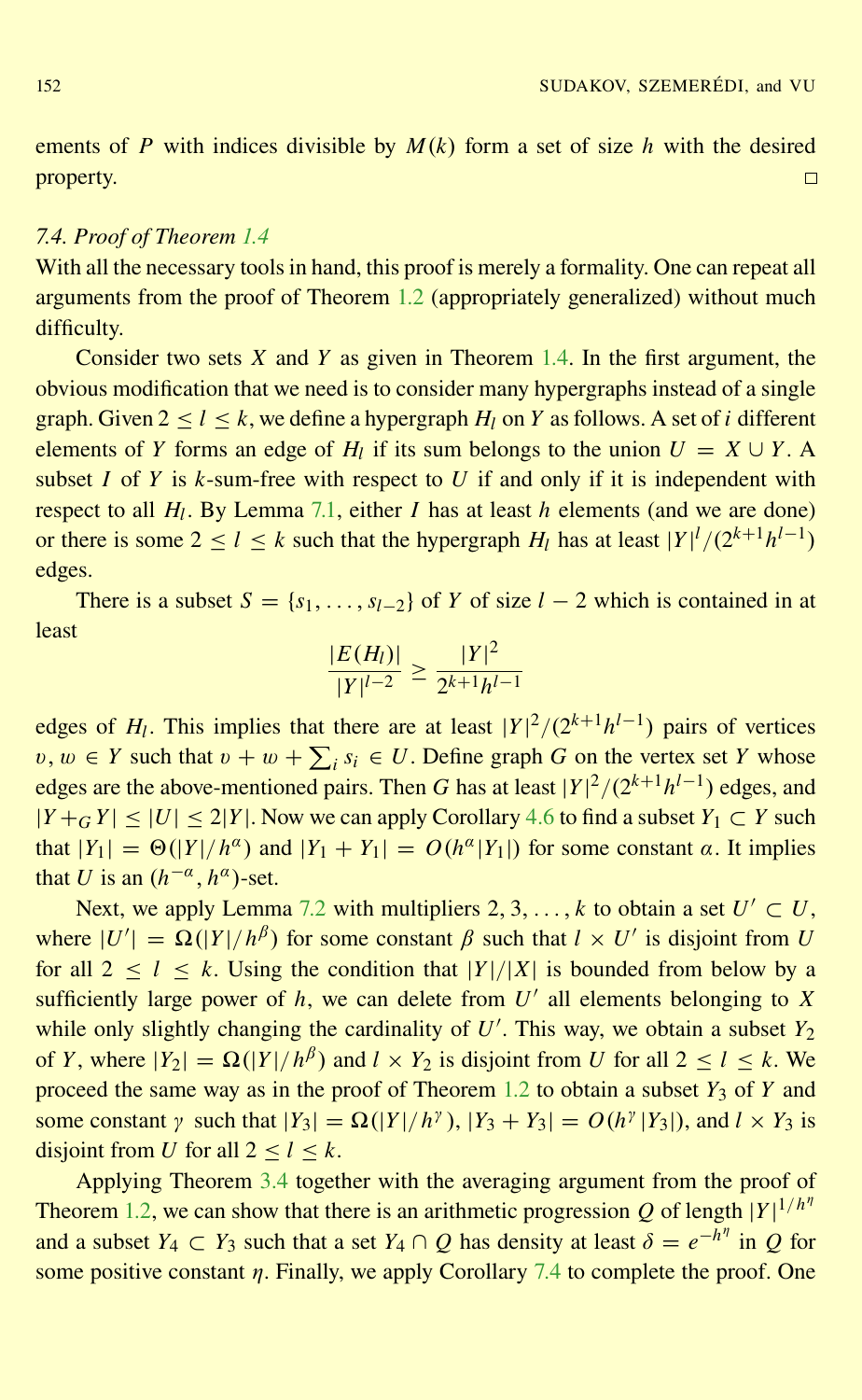can easily see that the condition on  $\ln |Y|$  becomes

$$
\ln|Y| \ge h^{\eta} \times 2 \uparrow (e^{h^{\eta}}) \uparrow 2 \uparrow 2 \uparrow (M(k)h + 9),
$$

where  $M(k)$  denotes the least common divisor of  $2, \ldots, k$ .

# 8. Concluding remarks

• Given a set *B*, so far we have considered the collection of sums of two different elements of *B* and also the collection of sums of at most *k* different elements of *B*. It is natural to ask what happens if we consider all possible partial sums of *B*. Let us denote by  $S_B$  the collection of all partial sums of *B* 

$$
S_B = \Big\{ \sum_{x \in C} x \Big| C \subset B, |C| \ge 2 \Big\}.
$$

We say that a set *B* is *absolutely sum-free* with respect to *A* if *S<sup>B</sup>* is disjoint from *A*.

It is fairly simple to prove that any set *A* of *n* integers contains a subset *B* of cardinality  $\Omega(\ln n)$  which is absolutely sum-free with respect to *A*. Indeed, we can construct *B* as follows. Let  $A_i$ ,  $i = 0, 1, \ldots$ , be the set of the 4<sup>*i*</sup> largest elements of *A*. We claim that we can choose elements  $b_0 > b_2 > \cdots > b_r$ ,  $r = \lfloor \log_4 n \rfloor$ , such that  $b_i \in A_i \setminus A_{i-1}$  and  $\{b_1, \ldots, b_r\}$  is absolutely sum-free with respect to *A*. Let  $b_0$  be the largest element of *A*. If  $b_0, \ldots, b_i$  are defined, let *C* be the set of integers which for some index  $1 \le i \le i$  can be represented as the difference of an element from  $A_i$  and a partial sum of elements  $b_i$ , ...,  $b_i$  (including the empty sum). Note that *C* contains all elements of *A<sup>i</sup>* and has size at most

$$
|C| \le \sum_{j=0}^{i} |A_j| 2^{i-j+1} = \sum_{j=0}^{i} 4^j 2^{i-j+1}
$$

$$
= 4^i \sum_{j=0}^{i} 2^{j-i+1}
$$

$$
< 4^{i+1} = |A_{i+1}|.
$$

Let  $b_{i+1}$  be any element of  $A_{i+1} \setminus C$ . By definition,  $\{b_1, \ldots, b_i, b_{i+1}\}$  is absolutely sum-free with respect to  $A_{i+1}$  and hence also with respect to  $A$ .

It would be interesting to decide if this bound can be improved by a multiplicative factor tending to infinity. Our approach for *k*-sum-free sets does not work in this case. It is easy to obtain a variant of Theorem [1.4,](#page-3-0) but the condition  $|Y|/h^{O(1)} \geq |X|$  would be replaced by a stronger condition that  $|Y|/(G(h)) > |X|$ , where  $G(h)$  is exponential in *h*. Therefore iterating this result gives no improvement over the  $\Omega(\ln n)$  bound.

• Any improvement on Gowers's bound on long arithmetic progression automatically leads to an improvement on the order of magnitude of  $g(n)$ . However, it seems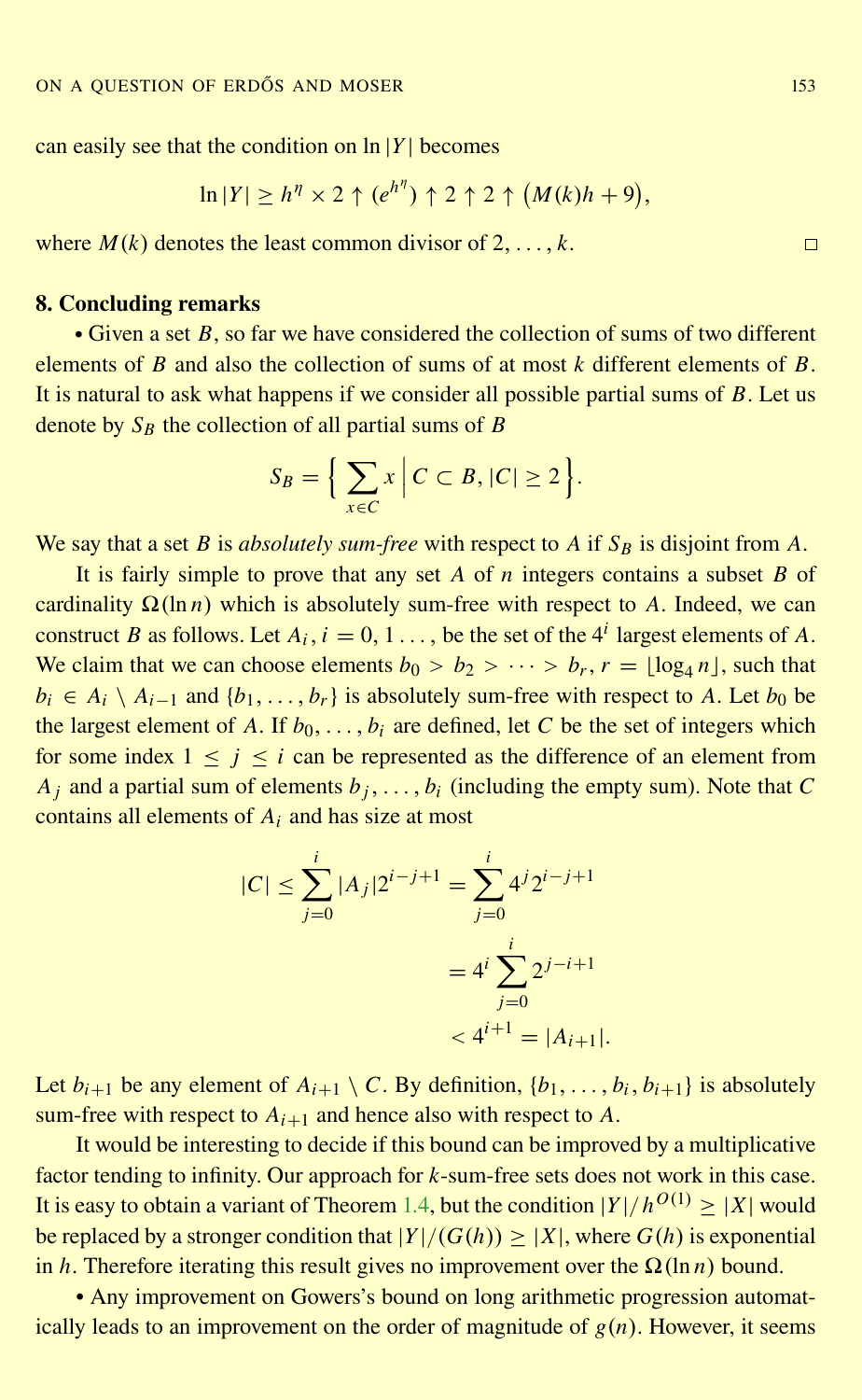<span id="page-25-0"></span>that even if one has the optimal estimate on long arithmetic progressions, the bound on  $g(n)$  is still sublogarithmic in *n*. The same applies for Chang's bound on Freiman's theorem.

# References

| $[1]$  | A. BALOG and E. SZEMERÉDI, A statistical theorem of set addition, Combinatorica 14<br>$(1994), 263 - 268$ . MR 1305895 131, 138                                                                                                               |
|--------|-----------------------------------------------------------------------------------------------------------------------------------------------------------------------------------------------------------------------------------------------|
| $[2]$  | A. BALTZ, T. SCHOEN, and A. SRIVASTAV, Probabilistic construction of small strongly<br>sum-free sets via large Sidon sets, Colloq. Math. 86 (2000), 171 - 176.<br>MR 1808673 130                                                              |
| $[3]$  | M.-C. CHANG, A polynomial bound in Freiman's theorem, Duke Math. J. 113 (2002),<br>399-419. MR 1909605 132, 137                                                                                                                               |
| [4]    | S. L. G. CHOI, On a combinatorial problem in number theory, Proc. London Math. Soc.<br>$(3)$ 23 (1971), 629 – 642. MR 0292785 130                                                                                                             |
| $[5]$  | P. ERDŐS, "Extremal problems in number theory" in Proceedings of Symposia in Pure<br>Mathematics, Vol. VIII, Amer. Math. Soc., Providence, 1965, 181 - 189.<br>MR 0174539 129, 130                                                            |
| [6]    | P. ERDŐS and E. SZEMERÉDI, "On sums and products of integers" in <i>Studies in Pure</i><br>Mathematics, Birkhäuser, Basel, 1983, 213 - 218. MR 0820223 144                                                                                    |
| $[7]$  | G. A. FREIMAN, Foundations of a Structural Theory of Set Addition, Transl. Math.<br>Monogr. 37, Amer. Math. Soc., Providence, 1973. MR 0360496 131, 137                                                                                       |
| [8]    | W. T. GOWERS, A new proof of Szemerédi's theorem for arithmetic progressions of<br>length four, Geom. Funct. Anal. 8 (1998), 529 - 551. MR 1631259 132, 138                                                                                   |
| [9]    | - A new proof of Szemerédi's theorem, Geom. Funct. Anal. 11 (2001),<br>465 - 588; Erratum, Geom Funct. Anal. 11 (2001), 869. MR 1844079;<br>MR 1866805 132, 136                                                                               |
| [10]   | R. K. GUY, Unsolved Problems in Number Theory, 2nd ed., Problem Books in Math.,<br>Unsolved Probl. in Intuitive Math. 1, Springer, New York, 1994. MR 1299330<br>129                                                                          |
| $[11]$ | M. B. NATHANSON, Additive Number Theory: Inverse Problems and the Geometry of<br>Sumsets, Grad. Texts in Math. 165, Springer, New York, 1996. MR 1477155 143                                                                                  |
| $[12]$ | I. Z. RUZSA, Generalized arithmetical progressions and sumsets, Acta Math. Hungar.<br>65 (1994), 379 - 388. MR 1281447 137                                                                                                                    |
| $[13]$ | <i><u>Sum-avoiding subsets, to appear in Ramanujan J. 130</u></i>                                                                                                                                                                             |
| $[14]$ | E. SZEMERÉDI, On sets of integers containing no k elements in arithmetic progression,                                                                                                                                                         |
| $[15]$ | Acta Arith. 27 (1975), 199 - 245. MR 0369312 131, 136<br>E. SZEMERÉDI and V. H. VU, Finite and infinite arithmetic progressions in sumsets, to<br>appear in Ann. of Math. (2), preprint, 2003,<br>http://math.ucsd.edu/~vanvu/papers.html 144 |
|        |                                                                                                                                                                                                                                               |